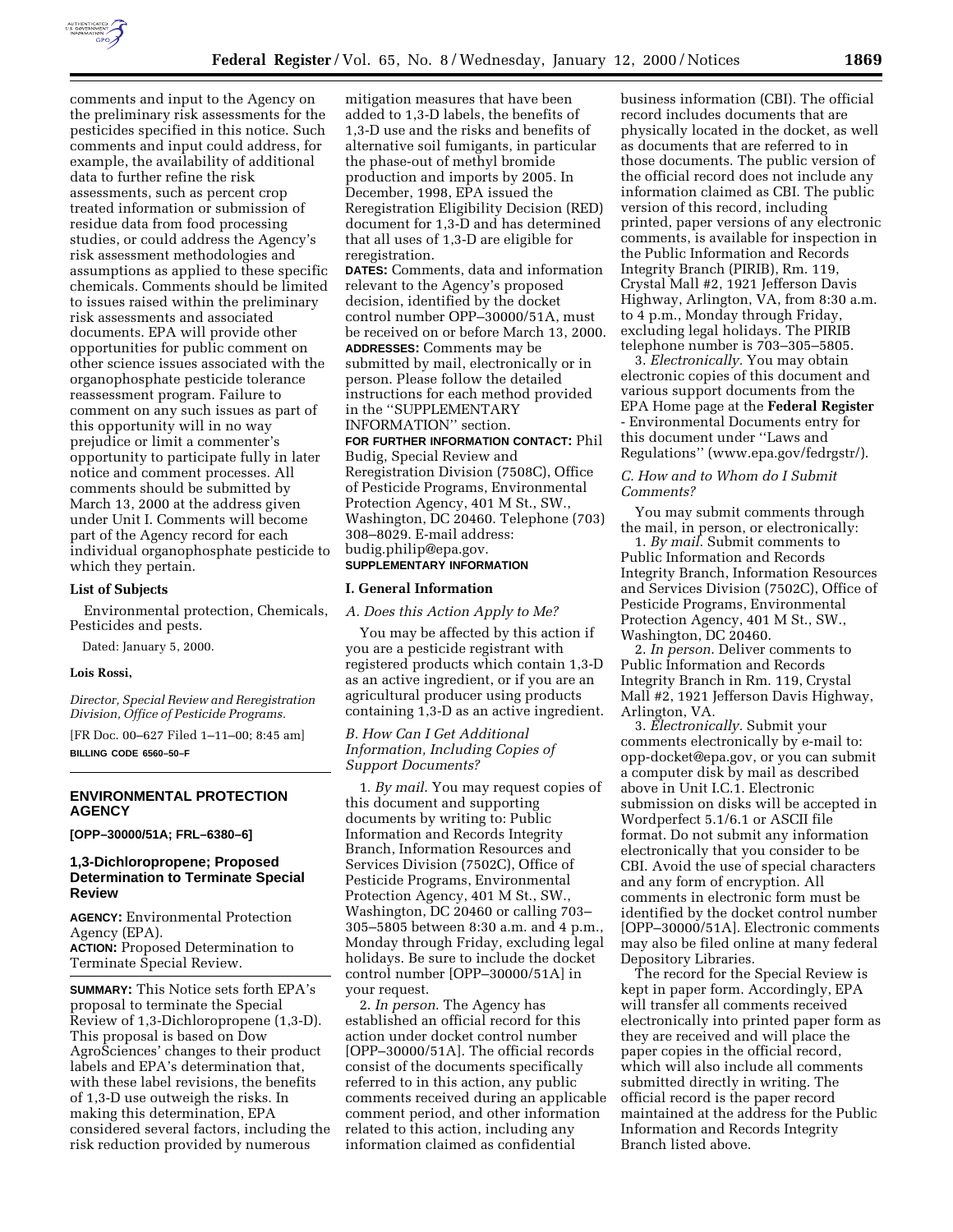## *D. How Should I Handle Information that I Believe is Confidential?*

Do not submit any information electronically that you consider to be CBI. You may claim information that you submit in response to this document as confidential by marking any part or all of that information as CBI. Information so marked will not be disclosed except in accordance with procedures set forth in 40 CFR part 2. A copy of the comment that does not contain CBI must be submitted for inclusion in the public version of the official record. Information not marked confidential will be included in the public version of the official record without prior notice.

## *E. What Should I Consider as I Prepare my Comments for EPA?*

You may find the following suggestions helpful for preparing your comments:

• Explain your views as clearly as possible.

• Describe any assumptions you used. • Provide copies of technical

information or data that support your views.

• If you estimate potential burden or costs, explain how you arrived at the estimate you provide.

• Provide specific examples to illustrate your concerns.

• Offer alternative ways to improve the Agency's proposed action.

• Make sure to submit your comments by the deadline in this notice.

• To ensure proper receipt by EPA, be sure to identify the docket control number assigned to this action in the subject line on the first page of your response. You may also provide the name, date, and **Federal Register** citation.

## **II. Introduction**

1,3-Dichloropropene (1,3-D) is a soil fumigant used mainly to control plantparasitic nematodes. A second formulation containing chloropicrin also controls soil fungi. The primary registrant of 1,3-D products is Dow AgroSciences. Dow AgroSciences' main products are Telone II, which is used to treat soils to be planted to any crop, including vegetables, orchard trees, and ornamentals, and Telone C-17, which contains chloropicrin to enhance fungicidal properties. Two other registrants also reformulate Telone II into eight end-use products. Dow AgroSciences also holds a Special Local Needs (FIFRA section 24(c)) registration for a pre-plant underground drip product, Telone EC.

1,3-D is injected as a liquid into the soil by shanks, or knives, that are

inserted 12 to 18 inches beneath the soil surface. The volatile chemical then diffuses through the air spaces in the soil inhabited by nematodes and other soil-borne pests. The rate of diffusion is affected by the size of the soil particles, the amount of soil moisture present, the amount of organic material, and pH. 1,3- D can move up and into the atmosphere or down to ground water under certain conditions. The half-life of 1,3-D in soil depends on several factors; in field studies the dissipation half-life ranged from 1 to 7 days and in laboratory studies up to 54 days. For more information on 1,3-D use, see Unit VI of this document.

1,3-D is classified as a  $B_2$ , or probable human, carcinogen by both the oral and inhalation routes of exposure. Studies show that 1,3-D residues do not occur in foods planted to treated soils when 1,3-D is used as a pre-plant soil fumigant. Oral exposures can occur through consumption of contaminated ground water. Workers and residents in the vicinity of treated fields can be exposed to 1,3-D vapors during application and for approximately a 2– week period as some of the applied material offgasses following application. 1,3-D is classified as Toxicity Category II (moderately toxic) for oral toxicity and primary eye irritation and Toxicity Category III (low toxicity) for dermal irritation. There are two degradates of toxicological concern, 3-chloroallyl alcohol and 3-chloroacrylic acid.

#### *A. Legal Background*

In order to obtain a registration for a pesticide under the Federal Insecticide, Fungicide and Rodenticide Act (FIFRA, 7 U.S.C. 136 et seq., as amended by the Food Quality Protection Act of 1996, Public Law 104–170), an applicant must demonstrate that the pesticide will not cause ''unreasonable adverse affects on the environment'' when used according to label directions [FIFRA section 3(c)(5)]. The term unreasonable adverse effects on the environment means (1) ''any unreasonable risk to humans or the environment, taking into account the economic, social and environmental costs and benefits of the use of any pesticide'' [FIFRA section 2(bb)] or (2) ''a human dietary risk from residues that results from use of a pesticide in or on any food inconsistent with the standard under section 408 of the Federal Food, Drug and Cosmetic Act'' (21 U.S.C. 346a).

Tolerances, or the establishment of maximum permissible levels of pesticides in foods, are required when a pesticide or its identifiable degradates or metabolites are expected to be present in food. The Federal Food, Drug and Cosmetic Act (FFDCA), 21 U.S.C. 301 et seq., as amended by the Food Quality Protection Act (FQPA) of 1996, (Public Law 104–170), authorizes EPA to establish such tolerances (21 U.S.C. 346(a)). Without such a tolerance or an exemption from a tolerance, a food containing a pesticide residue is "adulterated" under section 402 of the FFDCA and may not be legally moved in interstate commerce (21 U.S.C. 342).

In determining a pesticide's safety for establishing a tolerance or an exemption from the requirement of a tolerance, the FFDCA also requires that EPA examine aggregate exposures from all sources of pesticide residues, whether infants and children have heightened susceptibility to pesticide residues, and whether there are cumulative effects of pesticides and other compounds with a common mechanism of toxicity (21 U.S.C. 346a).

Certain pesticides are classified as non-food use when no residues are expected to occur in crops from pesticide treatment. This class of pesticides includes several soil fumigants which degrade in the soil to compounds of non-toxicological concern, and thus are not available for uptake by plants. Non-food use pesticides do not require a tolerance or an exemption from a tolerance.

Under the registration requirements of FIFRA, the burden of proving that a pesticide satisfies the standard for registration is on the proponent(s) of registration and continues as long as the registration remains in effect. Under FIFRA section 6, the Administrator may cancel the registration of a pesticide or require modification of the terms and conditions of a registration if the Administrator determines that the pesticide product causes unreasonable adverse effects to man or the environment. EPA created the Special Review process to provide a public procedure to gather and evaluate information about the risks and benefits of uses that exceed EPA's risk criteria.

The Act also provides that all pesticides registered prior to November 1, 1984 must be reregistered. Congress amended FIFRA to include reregistration for older pesticides because of advances in scientific knowledge and testing capabilities not available when many pesticides were first registered.

The Special Review risk criteria are set out in the regulations at 40 CFR part 154. When EPA believes that a pesticide has met such criteria, a notice announcing the initiation of the Special Review is published in the **Federal Register**. After the Notice of Special Review is issued, registrants and other interested persons are invited to review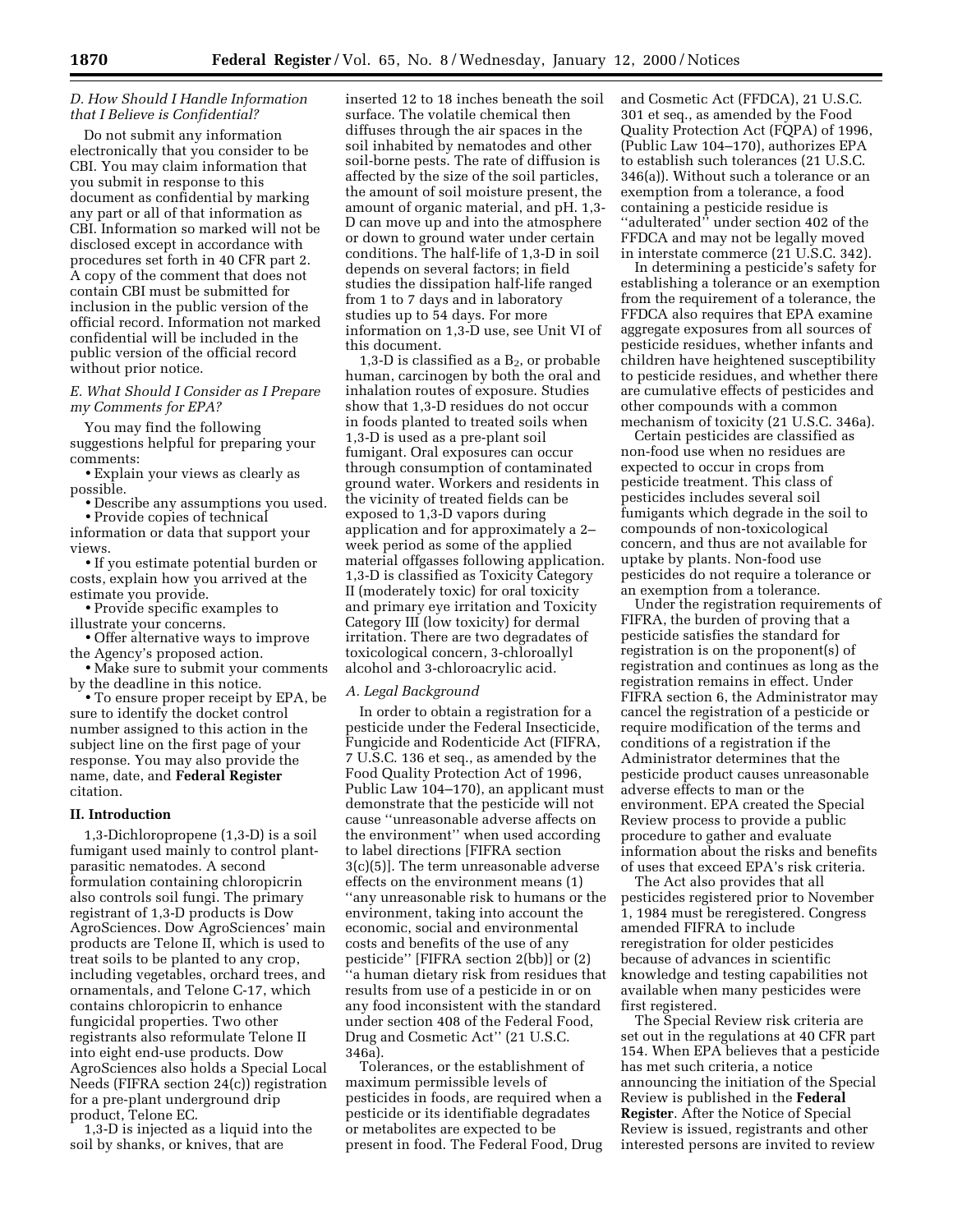the data and risk assessments upon which EPA's determination is based and to submit data and information to rebut EPA's conclusions. In addition to submitting rebuttal evidence, commenters may submit relevant information to support EPA's initial conclusions or to aid in the determination of whether the economic, social and environmental benefits of the use of the pesticide outweigh the risks. After reviewing the comments, EPA makes a preliminary decision of the future status on the pesticide's registration.

Typically, a Special Review is concluded in one of three ways. If information is submitted which successfully rebuts EPA's risk case, the Agency may propose no changes to the terms and conditions of a pesticide's registrations. Secondly, EPA may propose changes to the terms and conditions of registration such that the proposed measures reduce risk(s) to a point where the benefits of the pesticide's use(s) outweigh the risk concerns. Such changes might include additional protective clothing, lower application rates or engineering controls.

However, EPA may determine that no changes in the terms and conditions of a registration will adequately assure that use of the pesticide will not cause any unreasonable adverse effects. If EPA makes such a determination, it may seek cancellation, suspension, or change in classification of the pesticide's registration. Any final decision on a pesticide's registration through the Special Review process is set forth in a Notice of Final Determination issued in accordance with 40 CFR 154.33.

#### *B. Regulatory Background*

1,3-D was placed into Special Review in 1986 (51 FR 36160, October 8, 1986) based on carcinogenicity concerns. At that time, EPA focused on inhalation exposure to workers who load and apply 1,3-D, as well as to workers who enter fields shortly after 1,3-D application. EPA also noted risk concerns for potential dietary exposures through food crops and ground water contamination with 1,3-D or its contaminant 1,2-dichloropropane (1,2- D). The focus of the Special Review was to gather data to better define 1,3-D's toxicity, environmental fate and factors which most influence exposures and to seek ways to reduce those exposures.

In 1986, EPA also issued the Registration Standard for 1,3-D (Guidance for the Reregistration of Pesticide Products Containing 1,3- Dichloropropene, USEPA, September 18, 1986). This standard outlined

studies required to fill data gaps and maintain the 1,3-D registration. Many of the data gaps involved residue chemistry and environmental fate, which were needed to investigate the Special Review concerns for worker, dietary and ground water risks. Most studies in the 1986 Registration Standard were scheduled for completion within 2 years.

In 1990, EPA notified Dow AgroSciences (then DowElanco) of its concerns regarding the many delays in obtaining the studies required in the 1986 Registration Standard, namely for the residue chemistry and several of the retrospective ground water studies. Dow AgroSciences stated that the delays were due to difficulties in obtaining radiolabeled 1,3-D and the unexpected collapse of testing systems in one of the ground water studies. EPA established a new 2–year schedule for these data. Also in 1990, California suspended 1,3- D use permits because unexpectedly high levels of the fumigant were found during air monitoring required under California law. California regulates the use of certain pesticides by permits, which are issued annually and which specify use conditions such as the application rates, location and crops [Ref. 1]. Since 1,3-D use patterns in California were unique to the state, EPA initiated a review of use and exposure scenarios throughout the United States. EPA issued a Data Call-In (DCI) in 1991 for information on exposure, usage and product performance by state and by crop.

In 1990, Title VI of the Clean Air Act was amended to include regulation of chemicals which deplete stratospheric ozone. Under the amendments, EPA's Office of Air and Radiation originally proposed to phase-out use of methyl bromide by 2001 due to its potential to deplete stratospheric ozone (56 FR 49548, September 30, 1991). Because the 1,3-D Special Review considered methyl bromide to be a major alternative to 1,3-D, EPA looked more closely at the risks and benefits of all the remaining soil fumigants and contact nematicides. Specifically, EPA looked at the potential increase in benefits and risks associated with 1,3-D use in light of the scheduled phase-out of methyl bromide. The phase out was extended to 2005 under legislation passed in 1999. For more information on the methyl bromide phase out, refer to http://www.epa.gov/ docs/ozone/mbr/mbrqa.html.

EPA contacted Dow AgroSciences in 1992 when the additional residue chemistry and ground water studies were not submitted according to the revised schedule. EPA also sought measures to reduce inhalation

exposures, since EPA's assessments based on the incomplete data sets yielded risk estimates for workers and residents who live near treated fields that exceeded those EPA generally considers to be acceptable. In order to maintain 1,3-D registrations, the registrant agreed to set a strict timetable for completing data submissions, to develop new exposure data, and to add engineering controls and additional personal protective gear for workers to all 1,3-D labels [Ref. 2].

EPA also raised concerns about the results of the retrospective ground water studies. While results from North Carolina and California were acceptable, unexpectedly high levels from the Nebraska site, and the lack of results from Florida required attention. Since Dow AgroSciences had already approached Florida with plans to expand use as a methyl bromide alternative, EPA and Florida developed a joint schedule to oversee the study. EPA believed that the high levels in Nebraska were linked to cold temperatures, and required a prospective ground water study in Wisconsin to determine whether 1,3-D can be safely used in cold climates.

In 1995, Dow AgroSciences and EPA met a second time to review the data that had been collected, as well as California's decision to allow limited reintroduction of 1,3-D use [Ref. 3]. On January 19, 1996, Dow AgroSciences requested changes to their Telone labels to incorporate mitigation requirements and also included a time table for submitting interim and final studies for ground water monitoring taking place in Florida and Wisconsin [Ref. 4].

In 1997 and 1998, the results of the ground water studies showed levels of 1,3-D in ground water which were high enough to warrant additional mitigation measures. On September 30, 1998, Dow AgroSciences requested a third modification of their Telone labels to include measures to mitigate potential exposures through contaminated ground water (see Table 1 below) (Ref. 5). This label modification was included as part of the reregistration eligibility determination for 1,3-D. Dow AgroSciences also has agreed to conduct additional studies on the alcohol and acid degradates of toxicological concern and additional environmental fate studies. In addition, Dow AgroSciences agreed to conduct a tap water monitoring study to assess 1,3-D and degradate levels in water used for drinking. Should residues of 1,3-D and/ or the alcohol or acid degradates be detected at levels exceeding the Office of Water health advisory of 0.2 parts per billion (ppb), Dow AgroSciences has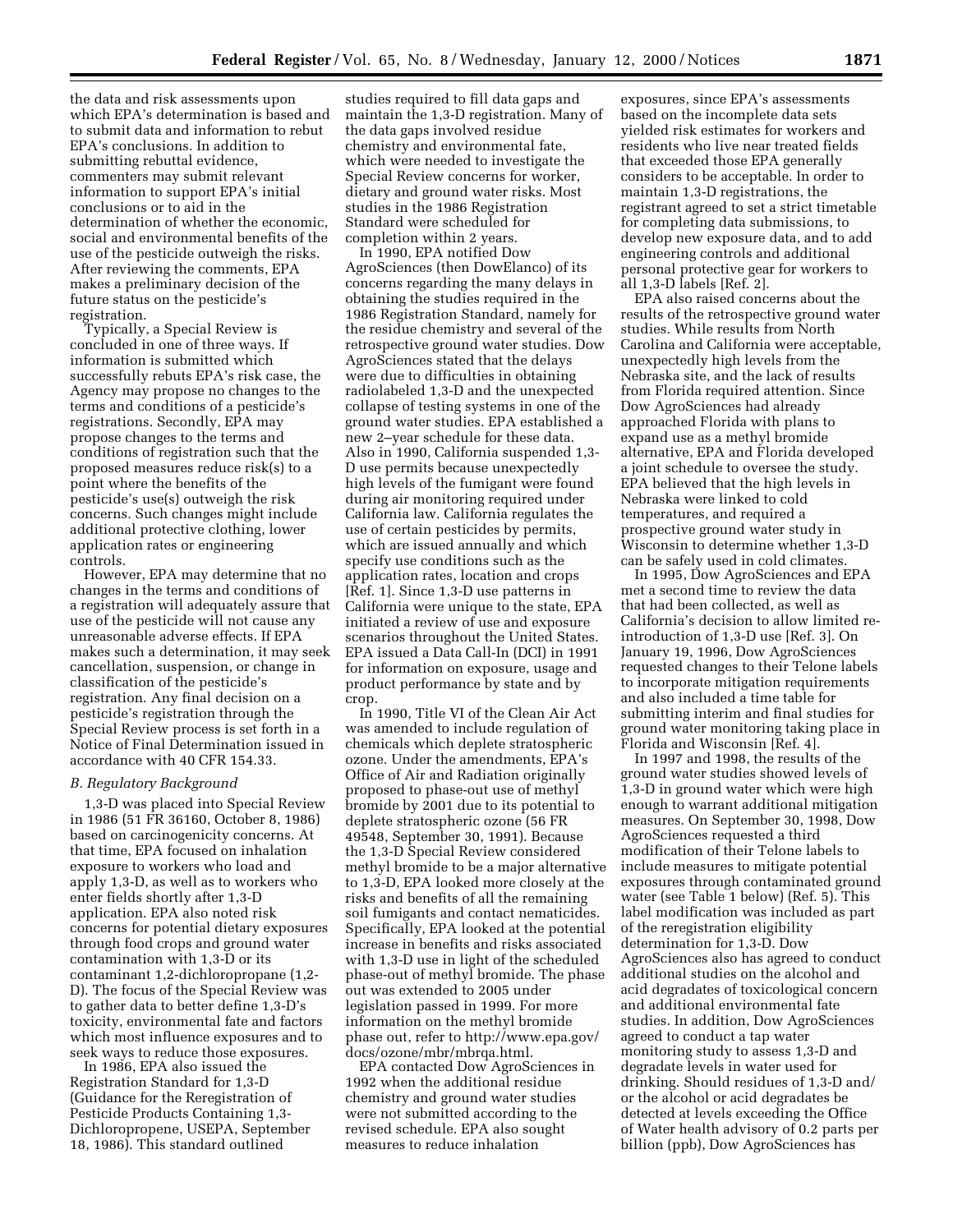agreed to implement label use restrictions on further applications in the vulnerable use areas before the next use season commences. Label changes may include restrictions based on depth to ground water or soil type characteristics. Table 1 outlines all of the requirements which now appear on the new 1,3-D labels (effective August 1, 1999) as well as measures adopted earlier.

## TABLE 1.— SUMMARY OF REQUIREMENTS ON 1,3-D LABELS

| Regulatory<br>Action (date<br>when<br>measures<br>took effect)                                                                          | Label Requirements                                                                                                                                                                                                                                                                                                                                                                                                               |
|-----------------------------------------------------------------------------------------------------------------------------------------|----------------------------------------------------------------------------------------------------------------------------------------------------------------------------------------------------------------------------------------------------------------------------------------------------------------------------------------------------------------------------------------------------------------------------------|
| Registration<br>Standard<br>(1986) (effec-<br>tive 1987).                                                                               | Precautionary statements;<br>Cancer hazard warning; Clas-<br>sification change to "Re-<br>stricted Use" pesticide; Re-<br>entry increased to 72 hours;<br>Clothing for applicators and<br>handlers (coveralls, chemical-<br>resistant gloves and boots, liq-<br>uid-proof hat).                                                                                                                                                  |
| 1992 Interim<br>Risk Mitiga-<br>tion (effective<br>1992/1993).                                                                          | Ground water advisory; Low-<br>ered maximum rates; Deletion<br>of selected use sites; Revised<br>respirator requirements;<br>Closed loading requirements;<br>Technology to minimize 1,3-D<br>spillage during application.                                                                                                                                                                                                        |
| Worker Pro-<br>tection<br>Standard<br>(August<br>1992, see 57<br>FR 38102).<br>1995 Risk<br>Mitigation<br>(effective Au-<br>gust 1996). | Coveralls over short-sleeved<br>shirt and short pants; Chem-<br>ical-resistant gloves and foot-<br>wear; Chemical-resistant<br>apron (for direct handlers).<br>A respirator requirement for all<br>1,3-D handlers; Restricted<br>entry increased to 5 days;<br>Prohibition of use within 300<br>feet of occupied structures;<br>Soil moisture and soil sealing<br>requirements; Modified appli-<br>cation techniques; Lower max- |
| 1998 Risk<br>Mitigation<br>(effective Au-<br>gust 1999).                                                                                | imum use rates.<br>100' buffer between drinking<br>water wells and treated fields;<br>prohibition in areas overlying<br>karst geology; prohibition of<br>use in ND, SD, MN, NY, ME,<br>NH, VT, MA, UT, MT, WI<br>where ground water is less<br>than 50 feet from the surface<br>and soils are classified as hy-<br>drologic type "A."                                                                                            |

Based on the submission of label changes and a completed data base showing that 1,3-D can be used without unreasonable adverse effects to humans or the environment, EPA has found all uses of 1,3-D eligible for reregistration. The Reregistration Eligibility Decision (RED) document is contained in the 1,3- D docket (the location is listed under ''ADDRESSES'' in this Notice), or can

also be accessed from the Internet at http://www.epa.gov/REDs for case 0328. Please refer to the 1,3-D RED for a more detailed discussion of the data summarized in this Notice.

## *C. Summary of EPA's Proposed Action*

EPA has determined that the benefits associated with the continued use of 1,3-D under the recently revised terms and conditions of 1,3-D's registration outweigh the risks. Thus, EPA is proposing to terminate the Special Review of 1,3-D.

## **III. Summary of Hazard Assessment**

*A. Short and Intermediate Term Toxicity*

The acute toxicity values and categories for 1,3-D are summarized in Table 2 below:

| Table 2.— Acute Toxicity Study |                          |  |
|--------------------------------|--------------------------|--|
|                                | <b>RESULTS FOR 1.3-D</b> |  |

| Study Type                       | Results                                      | Toxicity<br>Category |
|----------------------------------|----------------------------------------------|----------------------|
| Acute Oral                       | $LD_{50} = 300$ mg/<br>kg (M), 224           | Ш                    |
| Acute Der-<br>mal - Rab-<br>bit. | $mg/kg$ (F)<br>$LD_{50} = 333$ mg/<br>kq     | Ш                    |
| Acute Inhala-<br>tion.           | $LC_{50} = 3.88$<br>mg/L (M), 4.1<br>mg/L(F) | IV                   |
| Primary Eye<br>Irritation.       | Intermediate ir-<br>ritant                   | Ш                    |
| Primary Skin<br>Irritation.      | Slight irritant                              | Ш                    |
| Dermal Sen-<br>sitization.       | Sensitizer                                   |                      |
| Acute<br>Neurotoxi-<br>city.     | None required                                |                      |

EPA has placed 1,3-D in Toxicity Category II (moderately toxic, the second highest toxicity classification out of four levels). EPA has reviewed the available toxicological data for 1,3- D and concluded that the data do not indicate any evidence of significant oral or inhalation toxicity from a single exposure event that may occur with labeled uses.

EPA has established an intermediateterm endpoint based on results from a 2–year combined chronic/carcinogenic inhalation study in rats. Fischer 344 rats (50/sex/group plus 10/sex/group to 6– and 12–month exposure groups) were exposed by whole-body inhalation to Telone II (92.1% active ingredient (a.i.)) at aerosol concentrations of 0, 5, 20 or 60 parts per million (ppm) (equivalent to approximately 0, 0.023, 0.091 or 0.272 mg/L), 6 hours/day, 5 days/week for a total of 509 days over a 2–year

period. There was no effect of exposure to 1,3-D on the survival of males or females. Slight (approximately 5% in 60 ppm males and females, as well as 3% in 20 ppm males) decreases in body weight gains were observed (statistically significant, p<0.05) but generally only during the first year of the study. The olfactory region of the nasal cavity appeared to be the target tissue as determined by histopathological examination. Males and females having been exposed to 60 ppm (no evidence reported at lower concentrations of 20 or 5 ppm) showed decreased thickness and erosions of the epithelium as well as minimal submucosal fibrosis. For chronic toxicity, the No-Observed Adverse Effect Level (NOAEL) was 20 ppm (0.091 mg/L) and the Lowest Observed Adverse Effect Level (LOAEL) was 60 ppm (0.272 mg/L) based on histopathological changes in nasal tissue as well as the suggestion of decrease in body weight gain compared with controls during the first year of the study.

### *B. Carcinogenicity*

EPA initiated the Special Review of 1,3-D based on evidence that 1,3-D induced cancer in rats and mice exposed to 1,3-D. The potential for human carcinogenicity is based on inhalation exposures for workers handling the fumigant and for area residents who may be exposed to air borne levels of 1,3-D and oral exposures to levels in contaminated ground water.

1. *Oral studies*. In 1985, the National Toxicology Program (NTP) tested the chronic toxicity and carcinogenic potential of 1,3-D (Telone II - 89% 1,3- D, 6% inert ingredients, 1% epichlorohydrin) in F344 rats and B6C3F1 mice [Ref. 6].

a. *Rat Feeding Study by Gavage*. Male and female F344 rats received oral administration by gavage (feeding tube) of 1,3-D in corn oil at 0, 25, or 50 mg/ kg/day, 3 days per week, for 104 weeks. A total of 77 rats per sex were used for each dose group, including those sacrificed for examination during the course of testing. Statistically significant increases in the incidence of the following tumors were observed at the highest dose tested (HDT) by pairwise comparison with controls:

i. Forestomach squamous cell papillomas in males and females.

ii. Combined forestomach squamous cell papillomas and carcinomas combined in males.

iii. Liver neoplastic nodules in males and combined neoplastic nodules and hepatocellular carcinomas in males.

The increased incidence of forestomach tumors was accompanied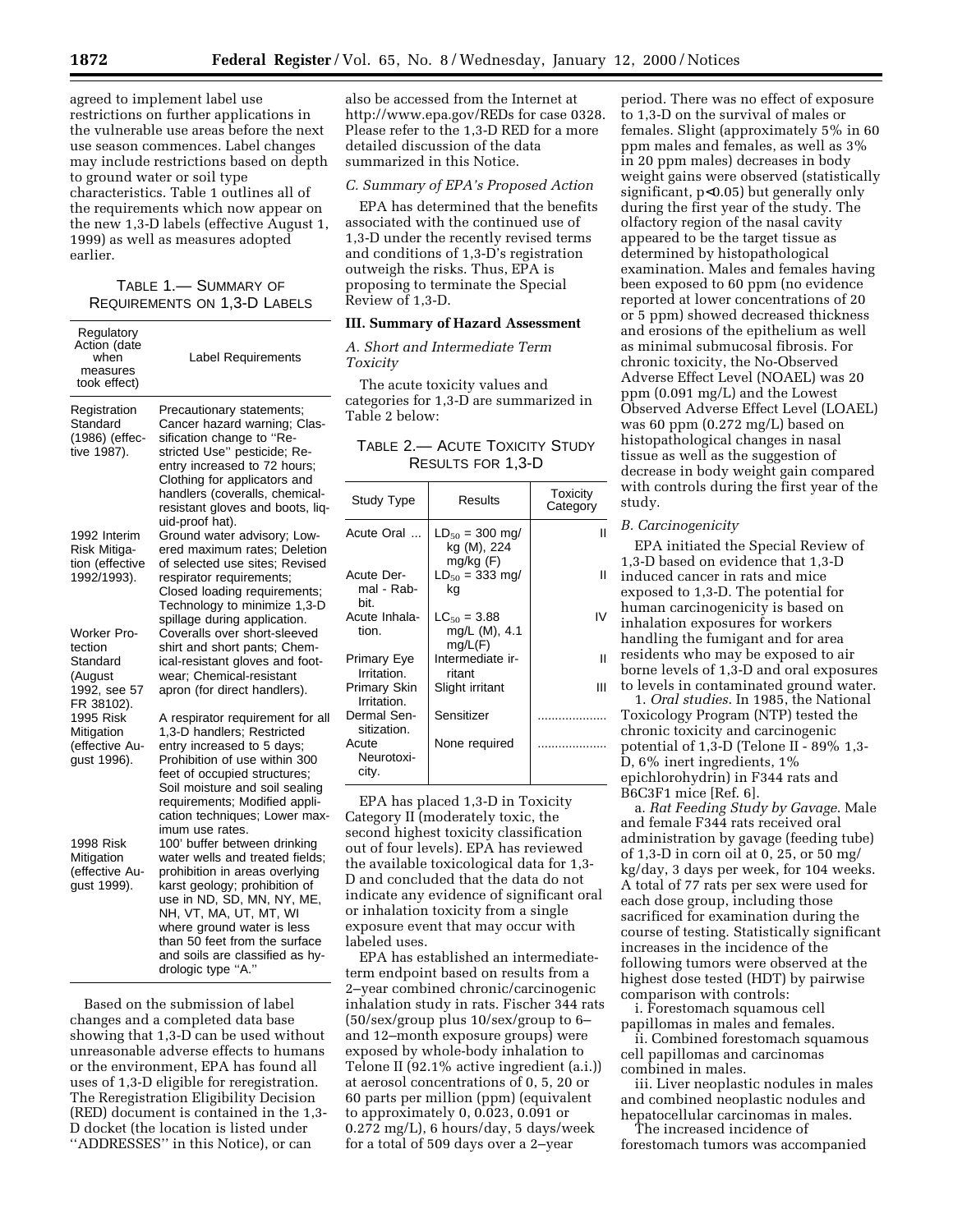by a statistically significant positive trend for forestomach basal cell hyperplasia in male and female rats of both treated groups (25 and 50 mg/kg). There were also positive trends for other tumors in rats (i.e. in females, mammary gland adenomas or fibromas and thyroid gland follicular cell adenomas or carcinomas; in males, adrenal gland pheochromocytomas). The highest dose tested in rats (50 mg/kg) appeared to be adequate for carcinogenicity testing.

b. *Mouse Feeding Study by Gavage*. In the mouse study, groups of 50 mice/sex were fed Telone II in corn oil (with 1% epichlorohydrin as a stabilizer) through a gavage feeding tube at 0, 50, or 100 mg/kg, 3 days per week for a total of 104 weeks. The results of the study were confounded by an excessive mortality in control males (those not receiving 1,3-D) from myocarditis. The survival of female mice was lower in the high dose group than in the other dose level groups (46/50, 45/50, 36/50 for control, low dose and high dose respectively). Significantly elevated incidence of the following tumors were observed either at the HDT or at both dose levels:

i. Forestomach squamous cell papillomas or papillomas and carcinomas combined in males and females, and squamous cell carcinomas in females.

ii. Urinary bladder transitional cell carcinomas in males and females.

iii. Lung adenomas or adenomas and carcinomas combined in males and females.

Several deficiencies were noted in the mouse study, including excessive mortality in control males and inadequate randomization procedures at the study initiation. The highest dose tested appears to have been excessive for testing. While this study was not used for quantitatively estimating 1,3- D's carcinogenic potential, the Agency has included the stomach, bladder and lung effects in its weight-of-theevidence findings (see Unit III.D of this document.).

c. *Rat study by microencapsulation*. In 1992, the registrant conducted a second feeding study using timereleased (microencapsulated) doses of 1,3-D in food since the stomach tumors seen in the NTP study occurred in the area where the feeding tube was inserted. In addition, the NTP study results may have been confounded by the presence of a stabilizer, epichlorohydrin, which is a known carcinogen.

Charles River Fischer 344 (''Fischer 344'') rats (60/sex/dose) were fed doses of 0, 2.5, 12.5, and 25 mg/kg/day for 2 years, with an examination of one group made after 1 year. Body weight gains

were decreased for males and females at the middle and high doses compared to controls. There was an increase in liver masses/nodules in males only at the 12.5 and 25 mg/kg doses. The NOAEL was 2.5 mg/kg. There was an increased incidence of basal cell hyperplasia of the nonglandular mucosa of the stomach of both sexes at the 12 and 24 month sacrifice at the middle and high doses. The incidence of primary hepatocellular adenomas in male rats exceeded that in the control group at the middle and high doses tested. The incidence of hepatocellular ademonas in female rats showed an increase over the control only at the high dose. The highest dose tested appeared adequate for carcinogenicity testing [Ref. 7]. EPA used the test results of this study to confirm the carcinogenicity finding of the earlier study in rats. The results of this study were also used to develop the chronic non-cancer Reference Dose. d. *Mouse study by*

*microencapsulation*. Male and female  $B_6C_3F_1$  mice (50/sex/dose) were fed microencapsulated 1,3-D at levels of 0, 2.5, 25 or 50 mg/kg/day for 2 years, with an examination of 10 mice/sex/dose made after 1 year. As seen in the rat study, body weight gains were lower in both sexes at the middle and high doses compared to controls. In addition, hepatocytes of the high dose males were decreased in size at the 12 and 24 month sacrifice. While liver effects were seen, there was no treatment-related incidence of tumors observed in mice ingesting microencapsulated 1,3-D [Ref. 8]. EPA notes that the negative cancer findings do not affect the Agency's position on the carcinogenicity of 1,3-D due to the results of the rat study.

2. *Inhalation studies*. Because 1,3-D is a volatile compound which can move up and into the atmosphere after application, EPA also required studies on the potential carcinogenicity of 1,3- D via the inhalation route of exposure.

a. *Rat study*. In the rat study, 50/sex/ group were exposed to 0, 5, 20 or 60 ppm 1,3-D for 6 hours/day, 5 days/ week, for approximately 2 years. Ancillary groups of rats (10/sex/group) were similarly exposed for 6 or 12 months. Clinical signs of toxicity were not observed and no significant differences in survival were found in any of the test groups. No significant increase in treatment-related incidence of tumors in rats was observed [Ref. 9].

b. *Mouse study*. The mouse study followed the same study design as the rat study (50 mice/sex/group dosed at 0, 5, 20, or 60 ppm, 6 hours/day, 5 days/ week for approximately 2 years; 2 groups of mice to be sacrificed and studied at the 6 month and 1 year mark

of the study). In male mice at the 2–year sacrifice, a statistically significant increase in the incidence of bronchioloalveolar adenoma (a benign lung tumor) was found at the highest dose tested (HTD) (60 ppm) by pairwise comparison with controls (9/50, 6/50, 13/50, and 22/50 for 0, 5, 20, and 60 ppm respectively). For controls (0 ppm) the historical incidence for bronchioloalveolar adenoma is in the 7- 32% range; this includes a 20% control incidence from another 2–year inhalation study. Additionally, male mice had a significant difference in lacrimal gland cystadenomas in the pair-wise comparison of control and the 20 ppm dose group. No tumors were seen in treated female mice. Although a hyperplastic response was seen in the urinary bladders of both male and female mice, no tumorigenic response was found [Ref. 10].

3. *Dermal studies*. EPA also has studies that tested the potential carcinogenicity of 1,3-D through shortterm dermal exposure. Van Duuren et al., (1979) administered subcutaneous injections of 1,3-D weekly to 30 female HA:ICR mice at a dose of 3 mg/mouse. The author noted a positive finding of fibrosarcomas in 6 of the 30 mice after 538 days. No tumors developed in untreated or vehicle-treated animals (i.e. treated with the serum minus the compound being tested).

The same study also investigated the tumor-initiating potential of 1,3-D when applied to the skin of female HA:ICR mice (30 animals). Mice received 1,3-D in 0.2 mL acetone as the initiator at a single dermal dose of 122 mg, followed by promotion with phorbal myristate acetate (5 µg) in acetone 3 times/week for 440–594 days. No significant differences in tumor incidence were found between the treated and control animals. Additionally, when 1,3-D was tested for carcinogenic potential following repeated dermal administration with 122 mg. 1,3-D in 0.2 mL in 0.2 acetone, 3 times/week for 440–594 days, only 1/30 treated animals had papilloma and carcinoma of the skin; the authors noted statistical significance was not attained. None of the control animals developed any skin tumors [Ref. 11]. EPA did not consider this study in its consideration of 1,3-D's carcinogenicity since the authors' conclusions and statistical tests used could not be confirmed.

4. *Structure-Activity Relationships*. 1,3-D bears a structural resemblance to several short chain halogenated hydrocarbon compounds that are known human and/or animal carcinogens, namely vinyl chloride and epichlorohydrin. There is no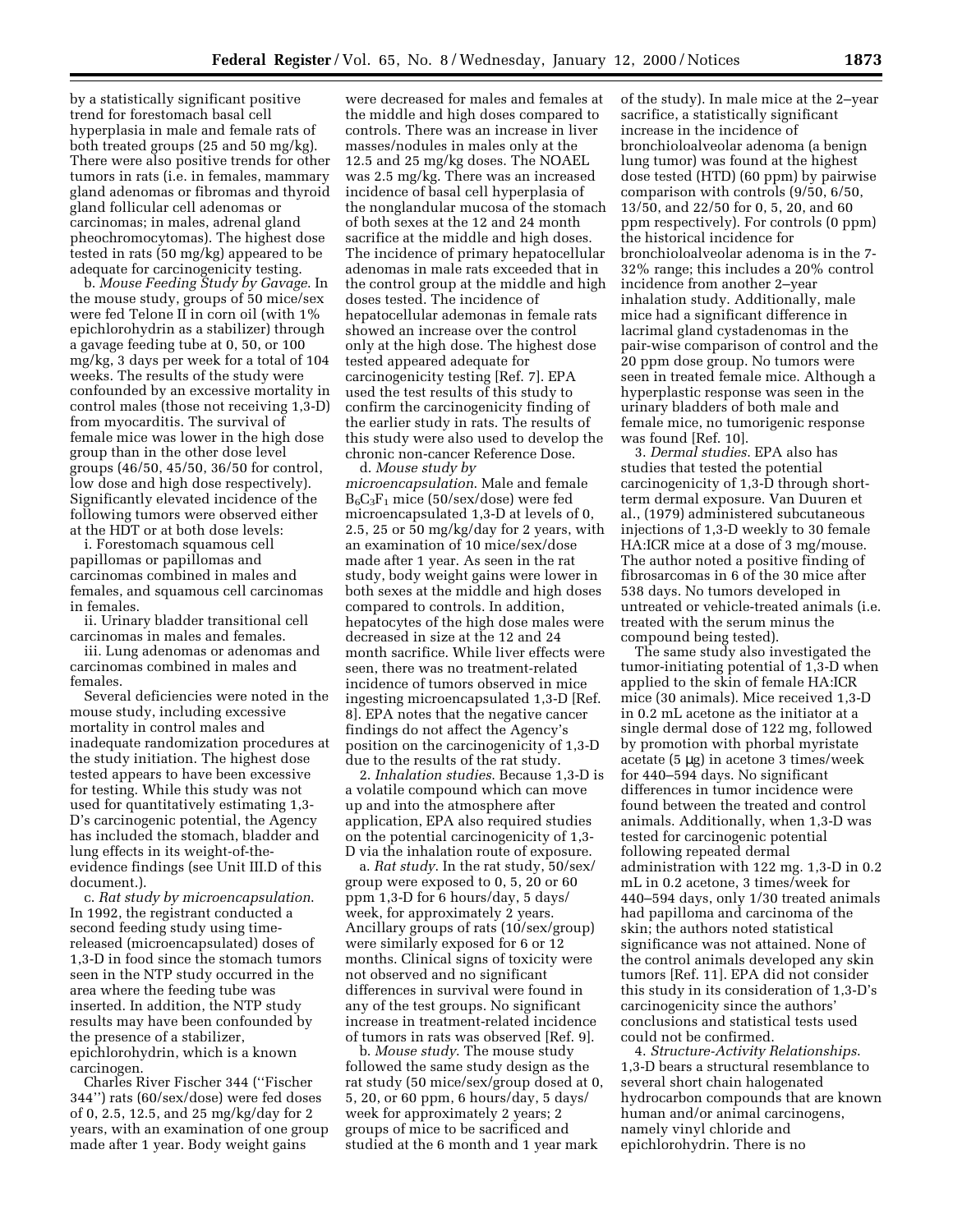information, however, that establishes a common mode of carcinogenicity between these chemicals and 1,3-D.

### *C. Mutagenicity*

A series of mutagenicity studies has been performed which show that 1,3-D has some mutagenic activity. This activity would also provide support for a carcinogenicity concern. 1,3-D produced gene mutations in bacterial and mammalian test systems *in vitro* but did not produce structural chromosomal aberrations in mammalian test systems. 1,3-D is also a germ cell mutagen in *Drosophila*. The *Drosophila* result suggests an interaction with germ cells in an eukaryotic organism. There are studies in the open literature that show the *in vivo* mouse liver conversion of 1,3-D to mutagenic cis and trans epoxides, the *in vitro* formation of four DNA adducts when 1,3-D epoxides are reacted with 2′-deoxygenase and the *in vivo* formation of DNA lesions in the stomach, colon, liver, kidneys, bladder, lungs, brain and bone marrow.

For the 1,3-D reregistration and Special Review, Dow AgroSciences submitted information to support regulation of 1,3-D as a non-linear carcinogen (i.e., that there is no risk associated with exposure below a certain dose) because 1.3-D is not mutagenic. EPA has reviewed the information and determined that the weight-of-the-evidence shows 1,3-D is mutagenic. [Ref. 12].

In addition, Dow AgroSciences is performing the Ames assay, mouse lymphoma and mouse mocronucleus study on the alcohol and acid degradates to test EPA's assumption that the degradates exhibit the same mutagenicity as the parent.

### *D. Human Incidents Data*

The Agency is aware of several reports in the open literature describing adverse effects related to accidental 1,3- D exposure. In 1973, nine firemen were exposed during a clean-up operation in California after a 1,3-D transport tank overturned [Ref. 13]. Reports show two of the nine men exposed were treated for neck pain, nausea and breathing difficulty following exposure. Followup revealed that both men died from hematological malignancies within 7 years of exposure. In a separate case in the same report, a farmer was repeatedly sprayed in the face with 1,3-D through a leaky hose. The man first went to the doctor in 1975, when he was found to have mucosal lesions in his ear and pharynx, as well as symptoms of fatigue. He also required transfusions to correct low red and white blood cell counts. He returned to field work in 1976, where he was again sprayed with 1,3-D. The next year, fatigue became more severe and his gums began bleeding. Red and white cell counts were diminished and the patient was diagnosed with acute myelomonocytic leukemia. The patient died within 5 weeks of admission.

In another report of 1,3-D exposure [Ref. 14], a worker drank a clear fluid which he thought was water from a container. The first signs of injury were acute gastrointestinal distress, sweating, tachycardia, tachypnoea and lividity in the lower legs. His condition worsened within 9 hours; blood abnormalities did not respond to numerous treatments. The patient died 38 hours after admission; the autopsy revealed multiple organ failure and extensive damage to the respiratory tract and liver. While this case involves an acute poisoning, rather than a chronic effect, EPA has concluded that this report supports concern for 1,3-D toxicity to the human hematologic system as was seen in the other cases cited above. It should be noted that these accidental exposures to 1,3-D are less likely under the current labels because of strict requirements for closed loading, check valves, and protective equipment.

While these reports alone do not provide an adequate basis for making a determination of human carcinogenicity (i.e. that 1,3-D is a Group A, human, carcinogen), they provide evidence to support EPA's concerns regarding the target organs of 1,3-D's effects in humans (hematopoietic system, lungs, liver) and its potential to induce cancer.

## *E. Weight-of-the-Evidence and Carcinogenicity Summary*

The EPA Cancer Peer Review Committee (CPRC) met in 1989 to consider all the data relevant to developing a position on 1,3-D's carcinogenicity. The Committee based its determination on the following:

1. The CPRC looked at the original NTP oral carcinogenicity studies to determine whether the epichlorohydrin stabilizer was the carcinogenic agent. The CPRC concluded that the tumors could not solely be attributed to epichlorohydrin because tumors were seen at sites other than the forestomach (i.e. liver, mammary gland and thyroid) and the dose of epichlorohydrin was far below that associated with forestomach tumors in gavage and drinking water carcinogenicity studies. A comparison between the mutagenic activities of 1,3- D and epichlorohydrin showed that even if epichlorohydrin did contribute some activity to the 1,3-D preparation, its relative contribution would be very small because epichlorohydrin constituted a small percent of the total

test material. Epichlorohydrin by itself did not appear to induce as large a mutagenic response as 1,3-D on an equimolar basis based on studies administering epichlorohydrin alone.

2. 1,3-D, when administered by oral gavage to Fischer 344 rats, was associated with an increase in (i) forestomach tumors in both sexes; (ii) liver tumors in males; and (iii) positive trends for other tumor types in mammary and thyroid glands.

3. 1,3-D, when administered by oral gavage to  $B_6C_3F_1$  mice, was associated with an increase in (i) forestomach tumors; (ii) urinary bladder tumors and cell changes; and (iii) lung adenomas (benign lung tumors) in both sexes at both dose levels and lung adenomas and carcinomas combined in males at both dose levels.

4. No compound-related increase in tumors was observed in inhalation studies in Fischer 344 rats. However, the dose levels used were not considered to be high enough to fully assess the carcinogenic potential of 1,3- D.

5. 1,3-D, when administered by inhalation to  $B_6C_3F_1$  mice, was associated with an increase in bronchioloalveolar adenomas in males at the highest dose tested. Cellular changes in the urinary bladder, nasal passages and non-glandular stomach were noted. Based on toxicity parameters, the data suggest that higher dosing could have been utilized in this study.

6. The CPRC concluded that the benign lung tumors observed in mice after inhalation were biologically significant, because tumor induction was dose-dependent, tumor incidence was outside the range of historical controls, and the tumor type was also seen in the mouse oral study.

7. EPA has concluded that, based on available evidence in bacterial, *Drosophila* and mammalian cell mutagenicity studies, 1,3-D has mutagenic capability.

8. 1,3-D bears a structural resemblance to several short chain halogenated hydrocarbons that are known carcinogens.

9. Confidence in the compoundrelated induction of tumors was strengthened by the observation of site concordance for neoplastic and nonneoplastic effects seen for the two routes (oral and dermal) of 1,3-D administration [Ref. 15].

Based on the above data (evidence of carcinogenicity in two rodent species via two different routes of exposure), EPA has classified  $1,3$ -D as a Group  $B_2$ , or probable human, carcinogen.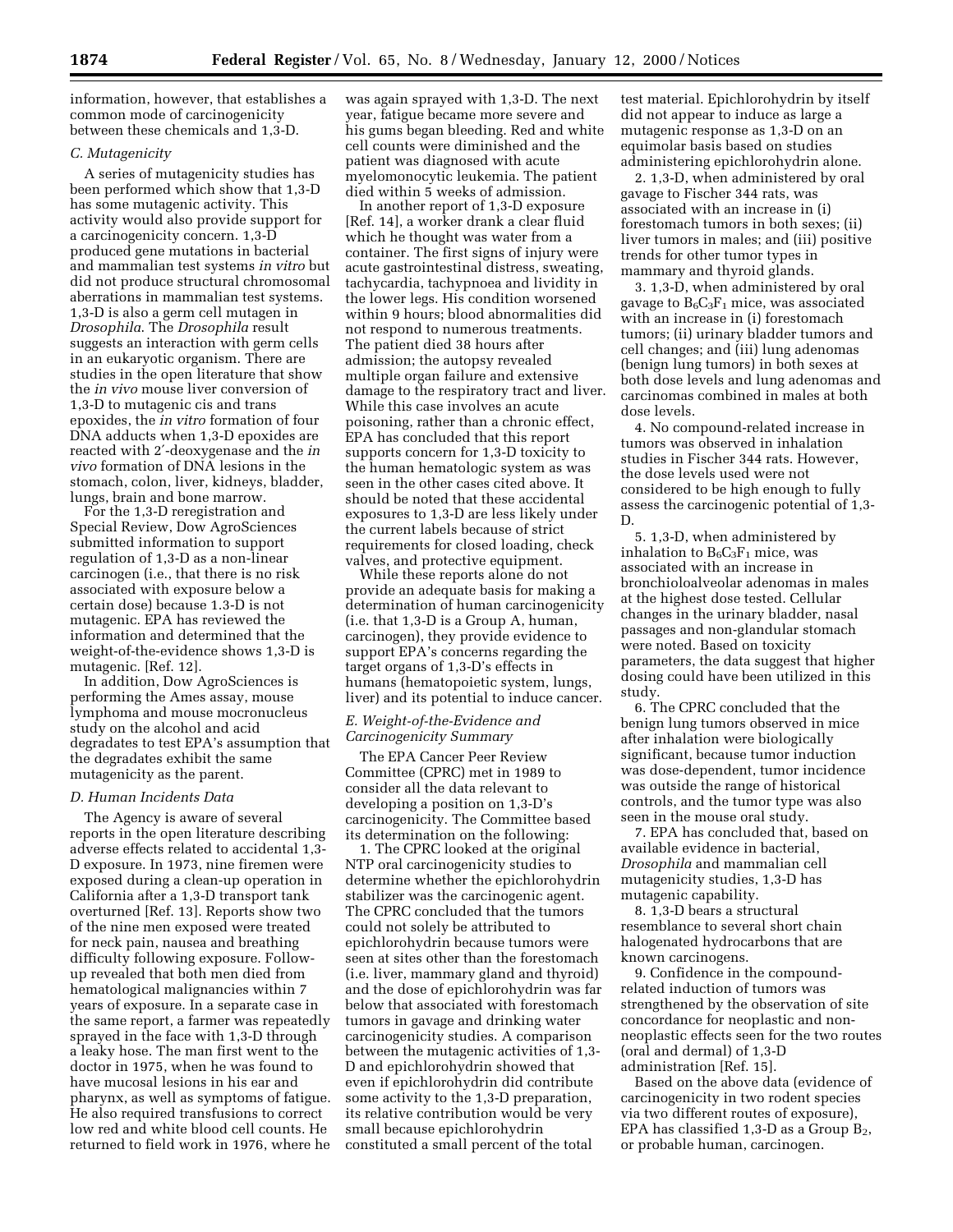For the 1,3-D reregistration and Special Review, Dow AgroSciences submitted information to support regulation of 1,3-D as a non-linear carcinogen (i.e., that there is not risk associated with exposure below a certain dose). The Office of Pesticide Programs has reviewed the information and determined that the evidence on 1,3-D's mutagenicity does not support Dow AgroScience's claim that 1,3-D is a candidate for regulation as a non-linear carcinogen [Ref. 12]. Thus, EPA will continue to regulate 1,3-D as a  $B_2$ carcinogen under a linear approach.

### *F. Dose-Response Assessment for 1,3-D*

By using data from carcinogenicity studies, EPA quantifies the carcinogenic potential of chemicals based on a doseresponse relationship. This measure is known as the carcinogenic potency factor, or the  $Q^{1*}$ . For 1,3-D, EPA has calculated two carcinogenic potency factors: one for the oral route and the other for inhalation. The  $\mathrm{Q_{1}}^{\star}$  for the oral route was presented in the 1986 Notice of Special Review as  $1.75 \times 10^{-1}$  (mg/kg/ day)-1, based on the combined tumors (either (i) adrenal and thyroid, (ii) forestomach or (iii) liver tumors) in the oral gavage rat study using the Multistage model. In 1994, Office of Pesticide Programs revised the  $Q_1^*$  for the oral route to  $1.22 \times 10^{-1}$  based on a scaling factor of 3/4 instead of 2/3 to extrapolate data from humans to animals. The  $Q_1^*$  for the inhalation route using the 3/4 scaling factor is 5.33  $\times$  10<sup>-2</sup> (mg/kg/day)<sup>-1</sup>, based on the lung bronchioalveolar tumor rates in male mice [Ref. 16].

## *G. Toxicity and Carcinogenicity of 1,2- Dichloropropane*

The 1986 Notice initiating the Special Review for 1,3-D mentioned concerns for the contaminant 1,2 dichloropropane (1,2-D). In the mid 1980's, 1,2-D was registered as an active ingredient and was present in 1,3-D formulations at levels up to 5%. All 1,2- D pesticide registrations were canceled as of 1987 and 1,2-D levels in the Telone II formulation (which is also used by reformulators) have been reduced to less than 0.1% for products sold after August 1, 1999. Nonetheless, EPA has been tracking 1,2-D levels in ground water studies and reviews due to 1,2-D's persistence.

EPA has not conducted a formal evaluation of the toxicology database for 1,2-D at this time because 1,2-D is no longer registered as a pesticide. However, 1,2-D has been evaluated by the Office of Research and Development (ORD) to support development of the Drinking Water Criteria Document by

the Office of Water (USEPA 1987). ORD evaluated the limited available database for 1,2-D and concluded that the liver was the principal target organ of toxicity. ORD also found effects from acute exposures; the effects were seen in the lungs, liver, kidneys, central nervous system and eyes. A more detailed description is on EPA's IRIS data base at http://www.epa.gov/ ordntrnt/ORD/dbases/iris/index.html.

1,2-D has been classified as a Group B2, probable human carcinogen, with a  $Q_1^*$  of 3.69  $\times$  10<sup>-2</sup>(mg/kg/day)<sup>-1</sup> based on the statistically significant increased incidence of hepatocellular adenomas and carcinomas in male and female  $B_6C_3F_1$  mice. In addition, a dose-related trend in mammary adenocarcinomas was noted in female Fischer 344 rats. This is considered significant because Fischer 344 rats have a relatively low background incidence of these tumors (56 FR 3540, January 30, 1991). In addition, 1,2-D was mutagenic in the *Salmonella* and in *Aspergillus nidulans*. 1,2-D also induced sister chromatid exchange and chromosome aberrations in Chinese hamster ovary cells.

The Agency has not cumulated 1,3-D risks with the impurity 1,2-D or other chemicals since no determination has been made that these chemicals share a common mechanism of toxicity.

### **IV. Summary of Exposure**

## *A. Dietary Exposure*

1. *Food sources.* The 1986 Registration Standard concluded that the characteristics of 1,3-D were not well enough understood to ascertain whether residues might be expected in raw agricultural commodities, and therefore metabolism data were required for reregistration.

In 1992, Dow AgroSciences submitted metabolism studies demonstrating that 1,3-D is extensively metabolized and incorporated into natural components such as sugars, amino acids and fatty acids. EPA determined that residues of 1,3-D and its degradates of toxicological concern are not expected in foods from pre-plant fumigant uses of 1,3-D. Thus, EPA has determined that the pre-plant fumigation uses of 1,3-D are non-food uses and no tolerances or exemptions from the requirement for a tolerance are required. [Ref. 17].

2. *Drinking water sources.* Although EPA believes there are no residues of 1,3-D in foods grown on 1,3-D treated soils, studies show that 1,3-D can contaminate ground water, including that which is used for drinking water. While 1,3-D was not specifically placed into Special Review because of ground water concerns, EPA noted that 1,3-D

could reach ground water since monitoring had yielded detections of 1,3-D and 1,2-D. EPA's Office of Water (OW) has not established a Maximum Contaminant Level (MCL) set for 1,3-D. For carcinogens, OW typically sets a Maximum Contaminant Level Goal (MCLG) at zero. In 1987, OW set the Health Advisory level of 0.2 ppb, which is the daily level of consumption over a lifetime associated with a  $1 \times 10^{-6}$ cancer risk. Health Advisories are not enforceable standards, but rather are advisory in nature.

The MCL for 1,2-D is 0.005 mg/L (5 µg/L or 5 ppb). For 1,2-D, EPA's Office of Water has a children's 10-day Health Advisory of 0.09 mg/L (90 µg/L or 90 ppb).

1,3-D is considered highly mobile and is more persistent when 1,3-D enters ground water in colder climates. 1,3-D has been detected and its presence confirmed in ground water in New York, Florida, Nebraska, Washington state and the Netherlands under normal field use. In 1991, the General Accounting Office (GAO) issued a report which listed detections of 1,3-D in seven states. This list also included detections of the impurity 1,2-D [Ref. 18].

The 1986 Registration Standard required that retrospective ground water monitoring studies be conducted at five sites. From the study results, no 1,3-D was found at the California, North Carolina or Washington state sites. Retrospective ground water monitoring studies require sampling in known use areas for a pesticide, but do not require extensive information on past use, well integrity or other historical information to help characterize any detections. A sinkhole collapsed and interfered with obtaining results at the Florida site. 1,3- D residues were found at the Nebraska site, leading EPA to suspect that the increased persistence of 1,3-D under colder conditions had contributed to 1,3-D's presence in ground water there.

In 1995 and 1996, Dow AgroSciences initiated prospective ground water studies in Wisconsin and Florida. Prospective studies are conducted under predetermined conditions in areas of no known prior use, thereby reducing the chance that prior use or changes in use practices could interfere with study results. The Wisconsin site was chosen to better define 1,3-D's fate in a cold climate. Dow AgroSciences initiated the Florida study to determine if 1,3-D products could be used without adverse effects to ground water.

At the Wisconsin study site, 1,3-D, its degradates and 1,2-D were found in both on-site wells and in one off-site monitoring well at concentrations well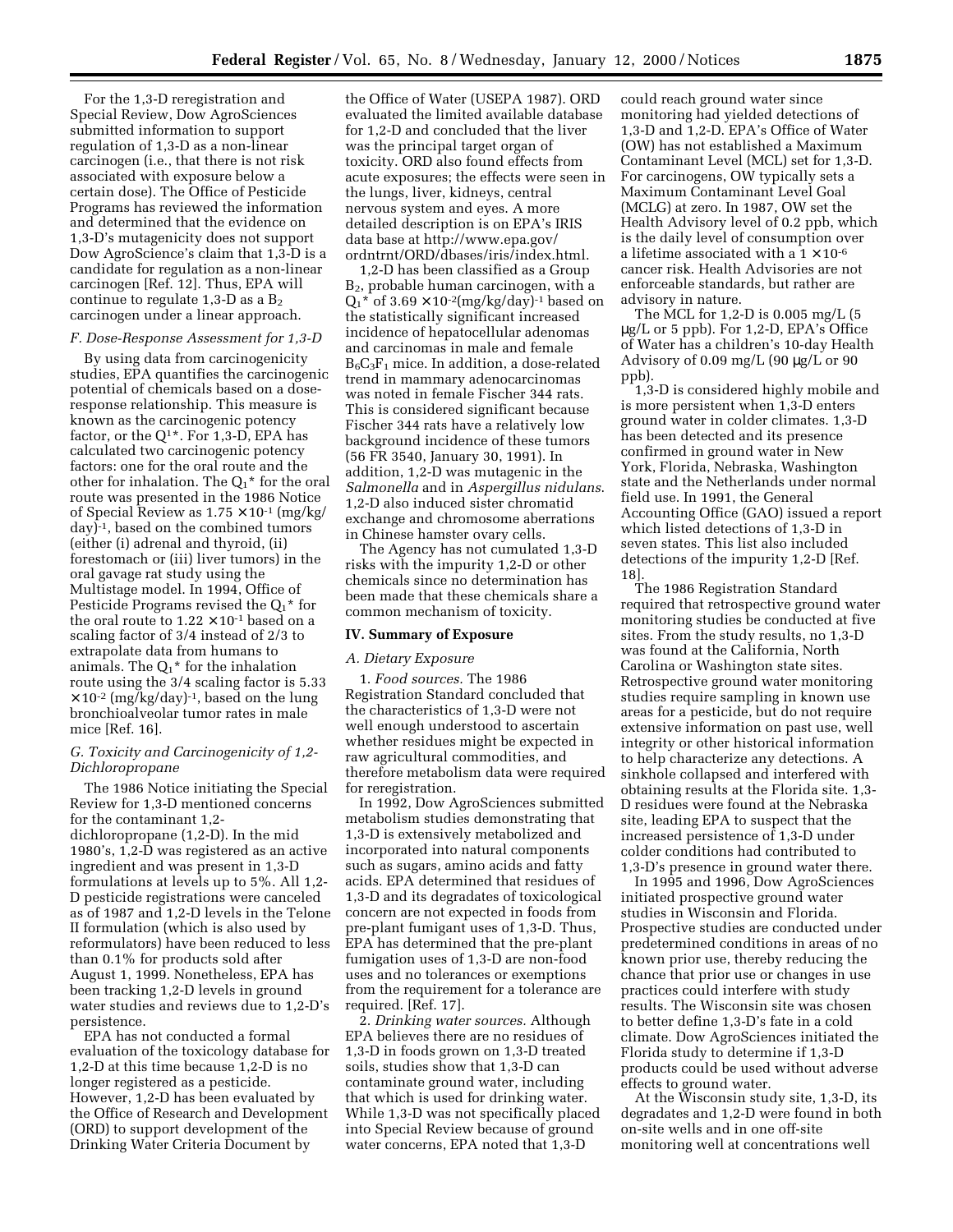above levels considered acceptable. These levels were detected for more than a year after the 1,3-D application occurred (see Unit V.B.1.c. for more information on concentrations associated with unacceptable risks). Cancer risks associated with prolonged exposures to the detected levels were unacceptably high for all age groups, as were chronic non-cancer risks for infants and children. In the Wisconsin study, on-site wells yielded concentrations of 1,3-D as high as 579 ppb. Concentrations of 1,3-D in off-site wells were as high as 84 ppb [Ref. 19].

In the Florida study, 1,3-D, its degradates and 1,2-D were also found, though at lower levels than those seen in the Wisconsin study. In Florida, residents tap both surficial aquifers and deeper ground water for drinking water and thus the study was designed to look at levels 10 feet and 70 feet below the surface. There were also a limited number of off-site wells to look at downgradient concentrations from a single application. Time-weighted average (TWA) concentrations of 1,3-D plus its degradates in the on-site wells were 1.15 ppb in 10 feet wells and 0.17 ppb in the 70 feet wells (note that timeweighted averages are used to describe the exposures to pesticides which pose

chronic risks, while peak levels are used to describe exposures to pesticides which pose acute risks). TWA concentrations of 1,3-D plus degradates measured in wells located 100 feet down-gradient from the treated field were 0.074 ppb. Levels of 1,3-D plus its degradates did not persist beyond a year after application [Ref. 20].

EPA also reviewed the U.S. Geological Survey's (USGS) National Water Quality Assessment (NAWQA) reports. The assessment, which is on-going, monitors both surface and ground water for pesticides, nitrates and other contaminants in the United States. Some USGS-monitored sites were located in counties that have reported the highest use rates of 1,3-D, although there was no information in the reports to directly link 1,3-D treatments with sampled wells. Moreover, the assessment did not test for 1,3-D's alcohol and acid degradates. None of the NAWQA reports released to date have shown detections of 1,3-D in ground or surface water. 1,2-D detections were widespread and thought to be related to past use of 1,2-D as a soil fumigant. Although no information in the reports directly links 1,3-D use to the monitored wells, the absence of detections suggests that 1,3-D use probably does not result

in widespread aquifer contamination. For more details on the NAWQA program and 1,3-D and 1,2-D sampling, please refer to http://water.usgs.gov/ lookup/get?nawqa/.

EPA used the results of the prospective ground water studies to assess exposure to 1,3-D and its degradates in drinking water because of the Agency's confidence in the high quality of the data. EPA has estimated dietary exposure to 1,3-D via drinking water using these study results and a daily water consumption value of 2 L/ day for adult males and females with bodyweights of 70 kg and 60 kg, respectively, and 1 L/day consumption for infants and children with a 10 kg bodyweight. The following equation used to estimate exposure to 1,3-D through drinking water for adult males is provided as an example of how EPA calculated exposure to 1,3-D and its degradates in drinking water:

Exposure (mg/kg/day)(Adult male) = (conc'n, µg/L)(2 L/day)(0.001 mg/µg) ÷ 70 kg adult body weight

The following table 3 presents the exposure estimates for 1,3-D, its degradates and 1,2-D.

TABLE 3.— CHRONIC EXPOSURE ESTIMATES FOR 1,3-D, 1,3-D+ DEGRADATES, AND 1,2-D

(Based on Time-Weighted Average (TWA) concentrations from the Florida and Wisconsin Prospective Ground Water Studies)

|                                                    |                         |                         |                                                                      |                  | Florida Prospective Study (365 days)                                 |                                 |                                               |                            | <b>Wisconsin Prospective</b><br>Study (after 337 days,               |  |  |
|----------------------------------------------------|-------------------------|-------------------------|----------------------------------------------------------------------|------------------|----------------------------------------------------------------------|---------------------------------|-----------------------------------------------|----------------------------|----------------------------------------------------------------------|--|--|
|                                                    |                         |                         |                                                                      |                  |                                                                      | 10-ft wells, 100 ft<br>off-site |                                               | on-site wells)             |                                                                      |  |  |
| Populations                                        | Compound                |                         | 10-ft wells                                                          |                  | 70-ft wells                                                          |                                 |                                               | shallow aquifer (15-22 ft) |                                                                      |  |  |
|                                                    |                         | <b>TWA</b><br>$\mu$ g/L | Exposure (mg/<br>kg/day)                                             | TWA<br>$\mu$ g/L | Exposure (mg/<br>kg/day)                                             | TWA<br>$\mu$ g/L                | Expo-<br>sure <sup>1</sup><br>(mg/kg/<br>day) | <b>TWA</b><br>$\mu$ g/L    | Exposure (mg/<br>kg/day)                                             |  |  |
| Adult males<br>Adult females<br>Infants & Children | $1.3-D$                 | 0.30                    | $8.6 \times 10^{-6}$<br>$1 \times 10^{-5}$<br>$3 \times 10^{-5}$     | 0.04             | $1.1 \times 10^{-6}$<br>$1.3 \times 10^{-6}$<br>$4 \times 10^{-6}$   | 0.026                           |                                               | 134                        | $3.8 \times 10^{-3}$<br>$4.5 \times 10^{-3}$<br>$1.3 \times 10^{-2}$ |  |  |
| Adult males<br>Adult females<br>Infants & children | $1.3-D +$<br>Degradates | 1.15                    | $3.3 \times 10^{-5}$<br>$3.8 \times 10^{-5}$<br>$1.2 \times 10^{-4}$ | 0.17             | $4.9 \times 10^{-6}$<br>$5.6 \times 10^{-6}$<br>$1.7 \times 10^{-5}$ | 0.074                           |                                               | 357                        | $1 \times 10^{-2}$<br>$1.2 \times 10^{-2}$<br>$3.6 \times 10^{-2}$   |  |  |
| Adult males<br>Adult females<br>Infants & children | $1.2 - D$               | 0.22                    | $6.3 \times 10^{-6}$<br>$7.3 \times 10^{-6}$<br>$2.2 \times 10^{-5}$ | 0.06             | $1.7 \times 10^{-6}$<br>$2 \times 10^{-6}$<br>$6 \times 10^{-6}$     | <b>NA</b>                       |                                               | 1.69                       | $4.9 \times 10^{-5}$<br>$5.6 \times 10^{-5}$<br>$1.7 \times 10^{-4}$ |  |  |

1 Note these wells were not used for risk assessment purposes, therefore, TWA concentration values are only presented to compare to levels found in other wells.

In summary, the prospective studies show that 1,3-D can move to ground water under use conditions allowed on 1,3-D labels. EPA believes that the

conditions most likely to result in 1,3- D treatment-related ground water contamination are shallow water tables, cold temperatures and high soil

permeability. 1,3-D labels have a ground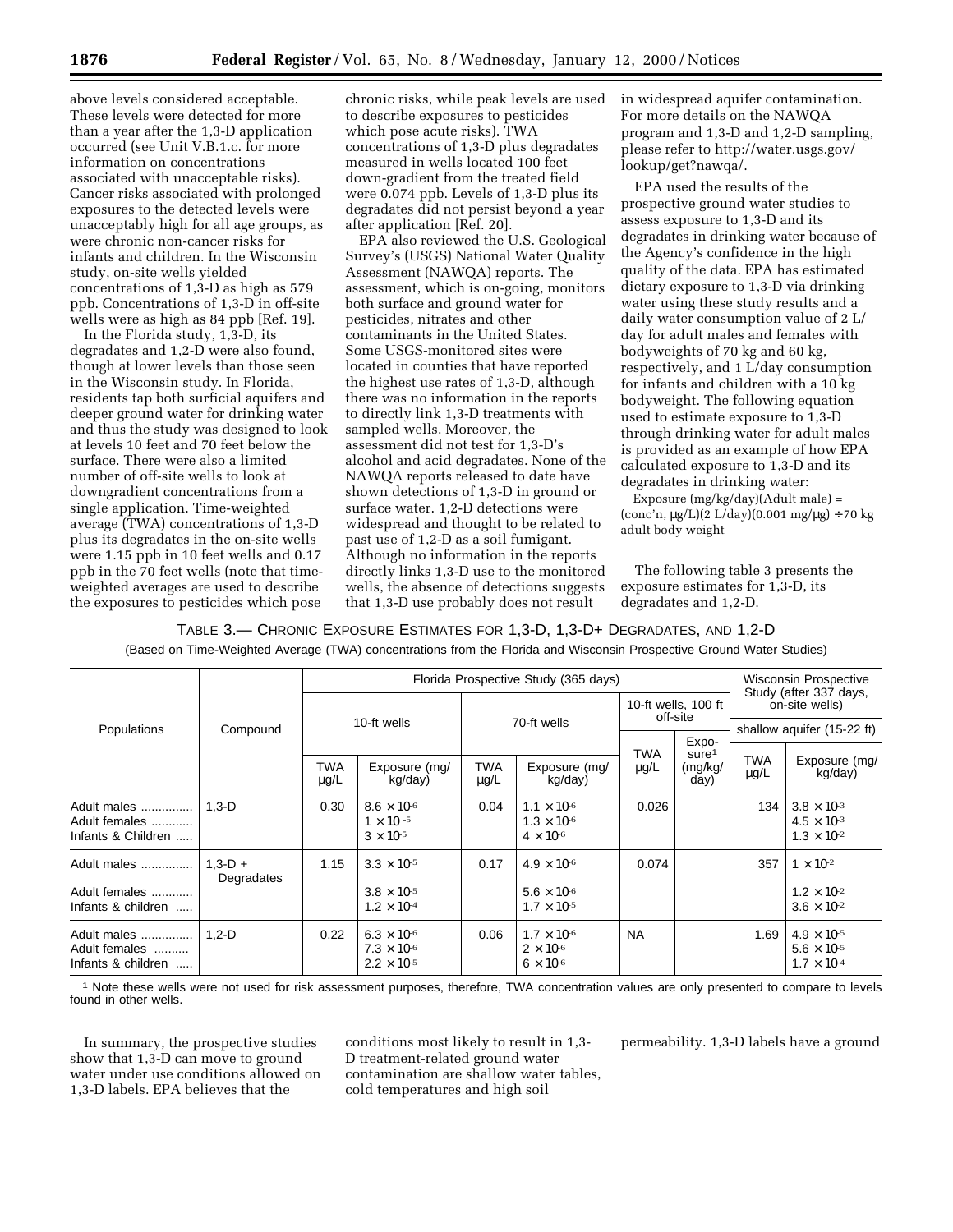water advisory and, as of August 1, 1999, will require a 100 feet setback from drinking water wells. The labels will also prohibit use in ND, SD, MN, NY, ME, NH, VT, MA, UT, MT, WI where ground water is less than 50 feet from the surface and soils are classified as hydrologic type ''A,'' and in areas overlying karst geology.

## *B. Non-Dietary Exposure and Mitigation*

Dow AgroSciences conducted several studies to assess both worker and residential exposures to air borne concentrations of 1,3-D. The Agency and Dow AgroSciences designed special studies not only to measure air levels following fumigation, but also to determine which measures are best suited to mitigate exposures. This section describes those studies, their limitations, and how EPA reached regulatory decisions based on the study results [Ref. 21].

1. *Worker and area resident exposure studies—* a. *Exposure studies in the Notice of Special Review.* In the 1986 Notice of Special Review, the nondietary worker exposure assessment was based on nine studies conducted in California and Florida. The excess lifetime cancer risk estimates based on these exposure studies ranged from 10-5 (one excess cancer death in 10,000 exposed workers over a lifetime) to 10-2 (one excess cancer death in 100 exposed workers over a lifetime). In the 1986 Registration Standard, EPA noted the variability in the data and risk estimates, but ascribed this to 1,3-D's high volatility and variations in crop practices. During the reregistration process, the registrant submitted environmental fate studies which showed that in controlled laboratory studies, 1,3-D behaves differently according to soil type, temperature, the amount of organic matter in the soil and other variables [Ref. 22]. There were, however, only limited data describing how 1,3-D moves in the field under actual use conditions. EPA determined that, in order to make regulatory determinations for the Special Review, study designs would have to take into account some of the environmental conditions that appeared to influence air borne concentrations under actual field conditions.

b. *Exposure studies for the PD2.* When EPA and Dow AgroSciences met in 1992

to assess the potential effectiveness of risk reduction measures, the discussions focused on the environmental factors and work practices which would likely lead to the highest exposures and how best to control exposures. The registrant agreed to take certain steps, including reducing maximum application rates, reducing high exposures to loaders during fumigant transfers, using closed systems and discontinuing the practice of continuously pumping 1,3-D when the application rig was lifted out of the ground at row turns. These exposure reduction measures were placed on 1,3- D labels in 1992 and 1993.

In addition to label changes, the meetings defined exposure study designs which would take into account the different use conditions in the United States and the effectiveness of mitigation measures (e.g., enclosed cabs, respirators, loading from 1,000 gallon bulk containers instead of 55 gallon drums). The 1,000 gallon bulk containers, also called mini-bulk or traveler systems, reduce exposures because the frequency of loading events is reduced. AgroSciences conducted air monitoring studies in three locations to measure exposures to fumigant loaders, applicators, re-entry workers and area residents.

For the three study sites, two types of sampling for worker tasks took place: 4 hour sampling to estimate full-day exposure and short term sampling. The three representative sites chosen each had different soil types, moisture conditions, organic soil content and cropping patterns.

For residential exposure estimates, data were pooled to account for random shifts in prevailing wind direction. For residents, EPA also assumed 16 hours/ day spent in and around the house. EPA also assumed 1,3-D air concentrations to be the same indoors and outdoors since 1,3-D is a small, highly volatile chemical and since there are no data demonstrating any indoor/outdoor difference. Exposure estimates for residents are presented in Table 5 in Unit IV of this document, at fixed distances from a treated field.

*Moses Lake, Washington.* This study was conducted in October and November of 1992. 1,3-D was applied at 25 gallons per acre in loamy sand soil. The delivery system used was bulk loading with dry disconnects.

Application was by the broadcast method. This type of application is crucial to root crops because the economically important part of the plant is entirely underground and is susceptible to direct nematode damage. For residential air monitoring, there were 20 monitoring locations surrounding the 20-acre treatment test site.

*Buckeye, Arizona.* This study was conducted in March of 1993. 1,3-D (Telone II) was applied by the row method at a rate of 12 gallons per acre. In the row method less material is used, since the fumigant is being applied to discrete rows of soil, generally for vegetable crops, cotton and tobacco. The soil was sandy loam, and bulk loading was used both with and without dry disconnects. A second study performed in Buckeye, AZ was similar to the first, except that drum loading was used. For residential air monitoring, there were 28 locations surrounding the 20–acre plot.

*Hookerton, North Carolina*. This study was conducted in December of 1992. Telone C-17 was used at a rate of 20 gallons per acre to a field that was sandy loam. Drum loading was used and applied by the broadcast method. For residential air monitoring, there were 20 monitoring locations surrounding the 12–acre test plot.

*Ainger, North Carolina*. In April of 1995, after the 1992 negotiations and data call-in, Dow AgroSciences conducted an additional worker exposure monitoring study using a new mini-bulk packaging and delivery system for 1,3-D (the ''traveler'' study). 1,3-D was applied using the row method at a rate of 10 gallons/acre to a tobacco field. The soil type was not specified.

Lifetime exposures were estimated by using information Dow AgroSciences collected on use and usage of 1,3-D. In 1991, Dow AgroSciences surveyed the 17 states where 1,3-D was used (the survey did not include California) to obtain information on use patterns around the country. Information included the crops planted on 1,3-D treated soil, the amount of 1,3-D (and its alternatives) handled, and the amount of time spent handling 1,3-D.

Exposure estimates for workers are presented in Table 4, while estimates for exposure to residents around treated fields are presented in Table 5.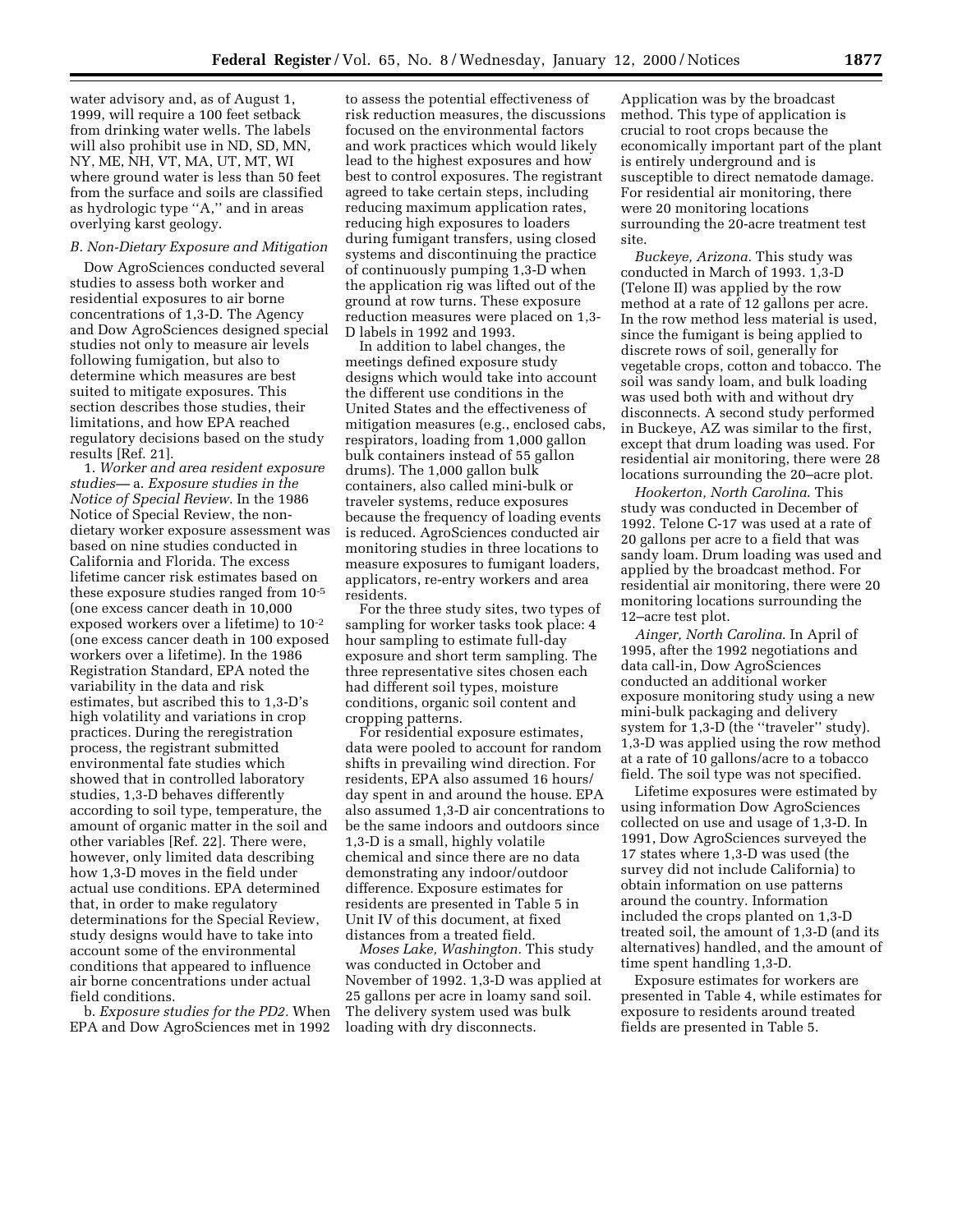TABLE 4.—1,3-D AIR CONCENTRATION MONITORING DATA FOR AGRICULTURAL WORKERS

| Activity                                                  | Sample Duration                               | Study sites                           | Total                | Air Concentration (μg/<br>m <sup>3</sup>    |                                 |
|-----------------------------------------------------------|-----------------------------------------------|---------------------------------------|----------------------|---------------------------------------------|---------------------------------|
|                                                           |                                               |                                       | reps.                | Range                                       | Mean                            |
| Loading a<br>Loading <sup>a</sup><br>Loading <sup>a</sup> | 4 hr<br>task only<br>task only<br>4 hr & task | WA, AZ<br>WA, AZ<br>NC.<br>WA, AZ, NC | 10<br>10<br>12<br>28 | 177-5932<br>526-32490<br>52-1180<br>43-6581 | 1,631<br>10,833<br>464<br>1,359 |

a With use of dry disconnects

**b** With use of end-row spill control

TABLE 5.— OFFSITE AIR MONITORING DATA USING AVERAGE CONCENTRA-TIONS FROM THREE STUDY SITES (AZ, NC, WA)

| Distance from treated<br>field (m) | Mean<br>Conc. 7<br>day $(\mu g)$<br>m <sup>3</sup> | Mean<br>conc. 15<br>day $(\mu g)$<br>m <sup>3</sup> |
|------------------------------------|----------------------------------------------------|-----------------------------------------------------|
| 1600 (AZ)                          | 3                                                  | 2                                                   |
| 1,200 (AZ)                         | 6                                                  | 4                                                   |
| 800                                | 11                                                 | 7                                                   |
| 500                                | 19                                                 | 10                                                  |
| 125 Edge of buffer                 |                                                    |                                                     |
| zone <sup>1</sup>                  | 92                                                 | 56                                                  |
| 25                                 | 196                                                | 63                                                  |
|                                    | 185                                                | 67                                                  |
| onsite                             | 181                                                | 171                                                 |
|                                    |                                                    |                                                     |

1 Edge of buffer zone - EPA uses this distance to approximate risks at 300 feet buffer.

## **V. Worker and Area Resident Risk Assessment**

Cancer risk is the product of exposure and cancer potency. EPA used the results of the air monitoring studies to assess inhalation exposure. EPA used the air levels at the 125 meter distance, which is used to represent the 300 foot buffer, to approximate an upper-bound worst case scenario for inhalation risk. EPA used the levels detected in the 10 foot wells from the Florida prospective ground water monitoring study as an upper-bound worst case scenario for drinking water risk. Because the new 1,3-D labels will prohibit 1,3-D use in areas similar to the Wisconsin site, those levels were not used to develop risk estimates for the general population.

### *A. The Cancer Potency Estimate*

EPA calculates lifetime cancer risks as the product of exposure and the cancer potency estimate  $(Q_1^*)$ . EPA has classified  $1,3$ -D as a Group  $B_2$  (probable human) carcinogen based on tumor induction in rats and mice by the oral and inhalation routes of exposure. The inhalation  $Q_1^*$  is  $5.33 \times 10^{-2}$  (mg/kg/ day)-1. For oral (water) exposures, the  $Q_1$ <sup>\*</sup> is  $1.22 \times 10^{-1}$  (mg/kg/day)<sup>-1</sup>.

### *B. The Risk Assessment*

1. *Dietary risk assessment.* The dietary risk assessment for 1,3-D is based solely on drinking water exposures through contaminated ground water. Studies show that 1,3-D and its degradates of toxicological concern do not appear in foods grown on treated soils as long as 1,3-D is applied as a preplant soil fumigant. The assessment does not include any exposure through surface water. While models used to estimate movement of pesticides to surface water show the potential for 1,3- D movement to surface water, these models are not designed to track volatile, soil applied pesticides. EPA will review the results of a run-off study Dow AgroSciences is conducting in order to assess whether run-off to surface water is a significant source of dietary exposure.

The dietary (drinking water) risk assessment consists of exposures to 1,3- D and its two degradates of toxicological concern, 3-chloroallyl alcohol and 3 chloroacrylic acid. EPA does not have toxicity data on the degradates, and thus assumed that the degradates are of equal toxicity and carcinogenicity to 1,3-D. A separate assessment is presented based on 1,2-D levels found in the prospective studies.

a. *Acute- and intermediate-term drinking water risks.* No acute or intermediate endpoints were identified for 1,3-D exposure, and thus no acute or intermediate risk assessment was conducted.

b. *Chronic drinking water risk.* For chronic non-cancer risks, EPA determined that an oral Reference Dose (RfD) should be 0.025 mg/kg/day based on a NOAEL of 2.5 mg/kg/day from a 2 year chronic/carcinogenicity study in rats and an uncertainty factor of 100. The RfD is a level at or below which daily aggregate exposure over a lifetime is not expected to pose appreciable noncancer chronic risk to human health; EPA generally considers exposures which occupy less than 100% of the RfD to be acceptable.

The chronic drinking water risk is calculated as a percent of the RfD taken

up by drinking water. For 1,3-D, groundwater is considered to be the only source for chronic drinking water exposure to 1,3-D, and exposure includes the acid and alcohol degradates.

The following calculation was used: % RfD = (Drinking Water Exposure, mg/kg/ day) ÷ RfD of 0.025 mg/kg/day  $\times$  100%

Drinking water exposures for the U.S. population were developed using concentrations from the Florida prospective ground water monitoring study. For all population sub-groups (adult males, adult females, infants/ children), the % RfD was less than 1, and therefore is considered acceptable [Ref. 23].

c. *Cancer risk estimates - drinking water.* For 1,3-D, EPA looked at aggregate risks from multiple routes of exposures (i.e., food, water, air, dermal). In order to aggregate exposures from multiple routes of exposure, EPA developed Drinking Water Levels of Comparison (DWLOC's). A DWLOC, which is not an enforceable standard, is the concentration of a pesticide in drinking water that would be acceptable as an upper limit in light of total aggregate exposure to that pesticide from all other exposure routes. The DWLOC for 1,3-D is based on ground water levels as EPA did not have information to determine whether surface water should also be a component of the DWLOC.

For 1,3-D, EPA has calculated two DWLOC's. For residents who live near treated fields, as defined at the 300 feet buffer, the DWLOC for cancer is zero because the inhalation risk estimates were calculated to be greater than  $1 \times$ 10-6 for this population. While the cancer risk estimates at distances between 300 feet up to 800 meters are presented as greater than  $1 \times 10^{-6}$ , EPA believes these risks are overstated because the value of all mitigation measures has not been factored into the assessment. Thus, EPA believes the DWLOC of zero is overly conservative.

For the general population, defined as residents who live at distances greater than 300 feet from 1,3-D treated fields,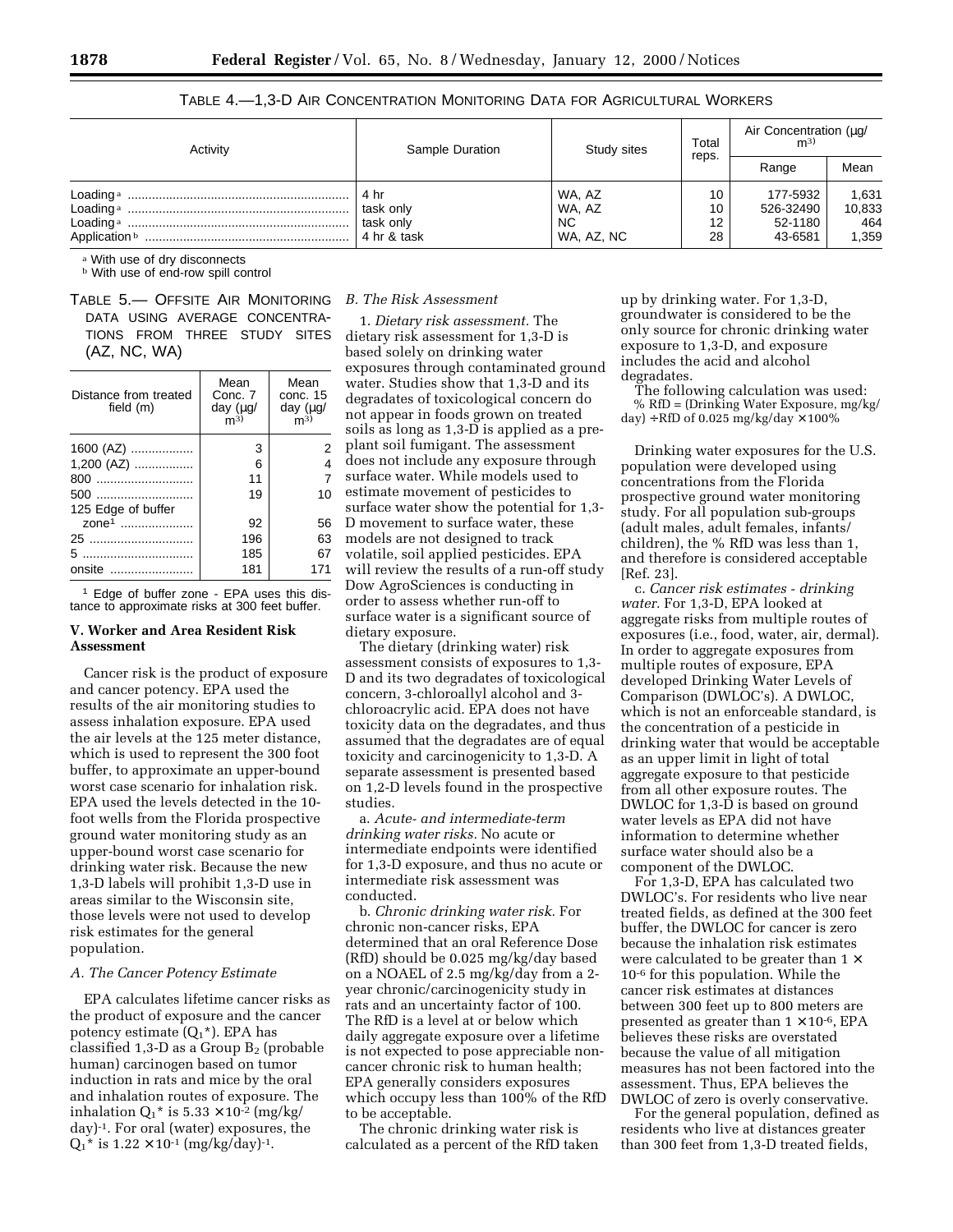the DWLOC for cancer has been calculated to be 0.3 ppb, which is the level of daily consumption of a pesticide over a lifetime associated with a 10-6 risk. The DWLOC for cancer differs from OW's Health Advisory (HA) of 0.2 ppb, in part because of differing assumptions on exposure, but also because the DWLOC is based on more reliable cancer data developed after the 1987 HA had been established.

EPA compared the ground water levels of 1,3-D found in the Wisconsin and Florida study sites to the DWLOC for cancer of 0.3 ppb. In the Wisconsin study, time-weighted average levels were 357 ppb, far greater than the 0.3 ppb level considered to be acceptable. In the Florida study, time-weighted average levels from on-site wells were 1.15 ppb, which is associated with lifetime cancer risks of  $4 \times 10^{-6}$  [Ref. 24]. As of August 1, 1999, 1,3-D labels will require applicators to leave a 100 foot set-back from any drinking water well. Therefore the levels from on-site wells in the studies would overestimate risks at an application site. EPA did not have accurate information to develop risk estimates with the 100 foot buffer because the registrant requested the setback from drinking water wells after ground water studies were well underway. Although the information from the off-site wells is limited, EPA views these levels (27 ppb in WI, 0.074 ppb in FL) as indicative of an expected decline in residues with the well setback from a one-time application.

Although EPA is not performing a cumulative risk assessment for 1,3-D and 1,2-D, EPA developed a DWLOC for 1,2-D to compare with the levels found in the ground water studies. The oral  $Q_1^*$  for 1,2-D was used to calculate a DWLOC for cancer effects, which is 1 ppb. This 1,2-D DWLOC of 1 ppb compares to 0.22 ppb found in 10' Florida wells, 0.06 ppb found in 70' Florida wells and 1.7 ppb found in the WI study. It should be noted that the new labels prohibit use of 1,3-D products in areas with conditions similar to Wisconsin. The inhalation exposure studies did not monitor for levels of 1,2-D in air. Therefore, the DWLOC only estimates oral exposures.

2. *Inhalation risk assessment*— a. *Factors that influence exposures.* Occupational and residential/bystander inhalation exposure occurs as a result of 1,3-D volatilization. 1,3-D is a volatile chemical which is applied at least 12 inches below the soil surface. The liquid 1,3-D then diffuses through the soil spaces and as much as 25% can volatilize into the atmosphere.

Volatilization can also occur during product loading; several measures have

been added to 1,3-D labels to minimize leaks. 1,3-D products do not require mixing and are loaded into tanks which are attached to tractors or application rigs directly from a bulk or mini-bulk container through closed loading systems. Bulk loading from tanker trucks is the predominant practice where custom applicators are the primary 1,3-D users (e.g., the Pacific Northwest). Mini-bulk systems are portable 1,000-gallon ''traveler'' cylinders with dry disconnects to prevent 1,3-D leaks.

Variations in use patterns and application methods can affect exposures. The rate and amount of 1,3- D volatilization is affected by application method, soil sealing method, soil composition (e.g., amount of clay and organic matter), soil moisture, and a variety of other local environmental factors. Meteorological conditions, such as temperature, precipitation, wind, and atmospheric stability vary greatly from day to day and also have an effect on exposure. Studies showed that average exposures are inversely related to distance from the treated field; 1,3-D air concentrations measured 125 meters from treated fields were 45 to 72 percent lower than air concentrations measured 5 meters from treated fields [Ref. 25].

b. *Exposure estimates used for risk assessment*. EPA based its risk assessment on 1,3-D air concentrations measured from the monitoring sites in Washington, Arizona and the two sites in North Carolina (one using drum loading for residential exposure and another using mini-bulk for worker exposure). Only inhalation exposure was estimated; dermal exposure is expected to be negligible because of 1,3- D's volatility and the protective measures required on 1,3-D product labels.

Because the number of monitored replicates at each site was small (5 to 13), EPA pooled the results from different sites to obtain the largest possible sample sizes for each exposure scenario.

For intermediate-term worker exposure, 4–hour samples were used over the first 7–day period to calculate the mean air concentrations over all pooled replicates. All worker air concentration estimates were adjusted using a protection factor of 0.10 for respirators. For intermediate term risks, EPA calculates a Margin of Exposure, or MOE. The MOE is a quotient of the NOAEL divided by estimated human exposures. EPA generally regards MOE's of less than 100 to be unacceptable. For 1,3-D, the Agency chose an intermediate term NOAEL of 0.091 mg/L, derived

from the 2-year combined chronic/ carcinogenicity inhalation study in rats.

For intermediate-term residential/ bystander exposure, a time-weighted average (TWA) air concentration was calculated for the first 8 days of exposure only (day of application and the first 7 days of a 14-day study). These are the mean 7–day air concentrations in Table 5 in Unit IV of this document, which were used to calculate intermediate term MOE's, also using the NOAEL of 0.091 mg/L.

For lifetime worker and residential/ bystander exposure, the TWA air concentration was calculated for the entire sampling period for each monitoring station. This time-weighted average was the arithmetic mean of the mean daily air concentrations. For all but the on-site samples, this calculation included the air concentrations measured during the application process. This value was normalized over a 24 hour period, and incorporated into an overall 15 day TWA (the day of application plus the 14 days following). The exposure period of 15 days is used based on study results showing almost complete volatilization during the 2– week period following application.

For each distance from a treated field, the mean TWA over all four directions (N, S, E, W) was calculated for the entire monitoring period. Data for all three sites were then pooled, and an overall average for each distance was calculated for the entire data set. These values appear in Table 5 under the heading of ''Mean conc. 15 day'' air concentrations.

Exposures to agricultural handlers entering treated fields after the 5 day Reentry Interval (REI) were calculated using the on-site air monitoring data from the residential/bystander studies. For each of the three monitored sites, the TWA 1,3-D air concentration was calculated for the period consisting of days 6-14 post-application and was adjusted by 0.10 for a respirator.

Chronic, lifetime exposures to workers and area residents were expressed as lifetime average daily dose (LADD). The LADD of 1,3-D was calculated according to the following formula:

LADD (mg/kg/day) = [(air concentration,  $\mu$ g/m<sup>3</sup>)(mg/1,000  $\mu$ g)(ventilation rate, m<sup>3</sup>/ hr)(hr/day) (days/yr)(1 yr/365 days)(yrs exposed/70 yrs)] ÷ 70 kg body wt

using the following values for workers and residents/bystanders: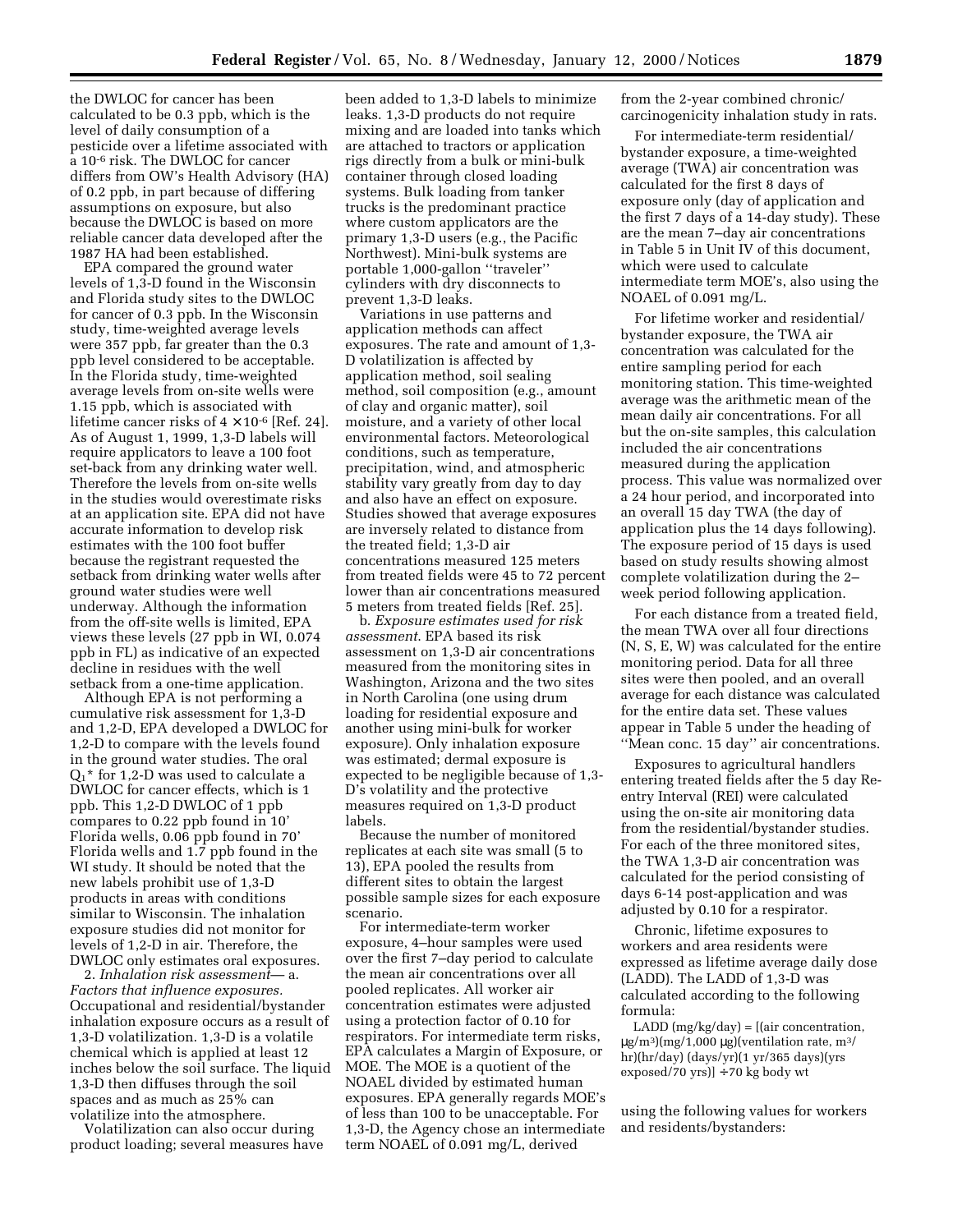TABLE 6.—ASSUMPTIONS USED IN AS-SESSING WORKER AND RESIDENTIAL/ BYSTANDER RISK

|                             | Workers                                              | Residents/<br><b>Bystanders</b> |
|-----------------------------|------------------------------------------------------|---------------------------------|
| Ventilation<br>rate.        | 1.74 m <sup>3</sup> /h<br>(light<br>work)            | $0.81 \text{ m}^3/h$            |
| I ifetime Fx-<br>posure.    | 30 years,<br>grower,<br>20 years,<br>commer-<br>cial | 30 years                        |
| Average<br>Lifetime.        | 70 years                                             | 70 years                        |
| Exposure<br>Duration.       | crop spe-<br>cific                                   | 16 h/day                        |
| Exposure<br>Fre-<br>quency. | crop spe-<br>cific                                   | 15 days/event, 1<br>event/yr    |

LADDs for commercial ''for-hire'' handlers were calculated by first estimating average daily doses (ADDs) in mg/kg/day, from the air concentrations. Information on days per year and hours per day were obtained for each crop, state by state, from Dow AgroSciences' Use, and Usage Summary Report (1991). However, for loaders, the report lists only the total hours per day spent actively engaged in loading (0.5 to 1.25 hour/day), not total hours spent on site. To estimate ADDs, the Agency therefore assumed loaders to be on site for the same number of hours per day as the applicators (5 to 10 hours/day, depending on state and crop).

LADDs for growers assumed that the majority of the work day is spent applying 1,3-D, and only as much time as is required to load the tank is spent

engaged in loading. Therefore, the 4– hour samples were used in the calculation of the portion of the exposure resulting from application, and the task-specific samples were used to calculate the exposure incurred while loading (because four-hour samples were not collected for the mini-bulk study, the Agency made the assumption that, for the use of mini-bulk cylinders, the task-specific loader air concentrations are experienced for the duration of a work cycle). The loading and application exposures were then added to estimate the total exposure for these individuals. For growers, the Agency assumed that the same person conducts both loading and application of 1,3-D. Tables 7 through 9 present worker and residential/bystander risk.

| Table 7.— 1,3-D Custom Handler Intermediate-Term Non-Cancer Risks and Cancer Risks |  |  |  |
|------------------------------------------------------------------------------------|--|--|--|
|------------------------------------------------------------------------------------|--|--|--|

| Delivery<br>Method | Example Crop | Task       | Conc.<br>$\mu$ g/m <sup>3</sup><br>from<br>Table 4 | hr/d | day/yr | LADD                 | <b>Cancer Risk</b>            | $Int. -$<br>Term<br><b>MOE</b> <sup>a</sup> |
|--------------------|--------------|------------|----------------------------------------------------|------|--------|----------------------|-------------------------------|---------------------------------------------|
| <b>Bulk</b>        | Cotton, AZ   | Loader     | 1,631                                              | 10   | 36     | $1.1 \times 10^{-3}$ | 6.1 $\times$ 10 <sup>-5</sup> | 560                                         |
|                    |              | Applicator | 1,359                                              | 10   | 20     | $5.3 \times 10^{-4}$ | $2.8 \times 10 - 5$           | 670                                         |
| <b>Bulk</b>        | Potatoes, WA | Loader     | 1,631                                              | 8    | 24     | $6.1 \times 10^{-4}$ | $3.2 \times 10^{-5}$          | 560                                         |
|                    |              | Applicator | 1,359                                              | 8    | 24     | $5.1 \times 10^{-4}$ | $2.7 \times 10^{-5}$          | 670                                         |
| Mini-bulk          | Tobacco, NC  | Loader     | 464                                                | 5    | 10     | $4.5 \times 10^{-5}$ | $2.4 \times 10^{-6}$          | 1960                                        |
|                    |              | Applicator | 1,359                                              | 5    | 10     | $1.3 \times 10^{-4}$ | $7.0 \times 10^{-6}$          | 670                                         |

a Adjusted for wearing of respirator or use of enclosed tractor cab (PF = 0.1). MOEs greater than 100 are generally considered to be acceptable.

| Table 8.— 1,3-D Grower Intermediate-Term Non-Cancer risks and Cancer Risks |  |  |  |  |
|----------------------------------------------------------------------------|--|--|--|--|
|----------------------------------------------------------------------------|--|--|--|--|

|                    |                |                                            |      |                                                       | Application: |      |                      |                      |                                             |
|--------------------|----------------|--------------------------------------------|------|-------------------------------------------------------|--------------|------|----------------------|----------------------|---------------------------------------------|
| Delivery<br>Method | Example Crop   | Loading<br>Conc.<br>$\mu$ g/m <sup>3</sup> | hr/d | Conc.<br>$\mu$ g/m <sup>3</sup><br>from<br>Table<br>4 | hr/d         | d/yr | LADD                 | <b>Cancer Risk</b>   | $Int. -$<br>Term<br><b>MOE</b> <sup>a</sup> |
| Bulk               | Cucurbits, TX  | 10833                                      | 0.25 | ,359                                                  | 6            | 15   | $6.3 \times 10^{-4}$ | $3.4 \times 10^{-5}$ | 670                                         |
| <b>Bulk</b>        | Pineapples, HI | 1,0833                                     | l.25 | .359                                                  | 6            | 11   | $9.3 \times 10^{-4}$ | $5.0 \times 10^{-5}$ | 670                                         |
| Mini-bulk          | Tobacco, NC    | 464                                        | 0.5  | .359                                                  | 5            | 3.5  | $9.6 \times 10^{-5}$ | $5.1 \times 10^{-6}$ | 670                                         |
| Mini-bulk          | Peanuts, GA    | 464                                        |      | .359                                                  | 3            | 5    | $8.8 \times 10^{-5}$ | $4.7 \times 10^{-6}$ | 670                                         |

<sup>a</sup> Adjusted for wearing of respirator or use of enclosed tractor cab ( $PF = 0.1$ )

| Table 9.—Residential/Bystander Exposure |
|-----------------------------------------|
|-----------------------------------------|

| <b>Distance</b><br>from<br>treated<br>field(m) | Study Site(s) | Doses (mg/kg/day)    |                      | <b>Cancer Risk</b>   | $Int. -$<br>Term<br><b>MOE</b> |
|------------------------------------------------|---------------|----------------------|----------------------|----------------------|--------------------------------|
|                                                |               | <b>ADD</b>           | LADD                 |                      |                                |
| 1,600                                          | AZ            | $7.6 \times 10^{-7}$ | $3.3 \times 10^{-7}$ | $1.7 \times 10^{-8}$ | 2,800                          |
| 1,200                                          | AZ            | $2.9 \times 10^{-5}$ | $1.2 \times 10^{-5}$ | $6.6 \times 10^{-7}$ | 1,600                          |
| 800                                            | overall       | $5.7 \times 10^{-5}$ | $2.4 \times 10^{-5}$ | $1.3 \times 10^{-6}$ | 8,500                          |
| 500                                            | overall       | $7.7 \times 10^{-5}$ | $3.3 \times 10^{-5}$ | $1.8 \times 10^{-6}$ | 6,100                          |
| 1125                                           | overall       | $2.6 \times 10^{-4}$ | $1.1 \times 10^{-4}$ | $5.9 \times 10^{-6}$ | 1,700                          |
| 25                                             | overall       | $4.8 \times 10^{-4}$ | $2.1 \times 10^{-4}$ | $1.1 \times 10^{-5}$ | 920                            |
| 5                                              | overall       | $5.1 \times 10^{-4}$ | $2.2 \times 10^{-4}$ | $1.2 \times 10^{-5}$ | 870                            |
| Onsite                                         | overall       | $8.3 \times 10^{-4}$ | $3.6 \times 10^{-4}$ | $1.9 \times 10^{-5}$ | 500                            |

1Labels require buffer zone of 300 ft (approximately 125 meters) from an occupied structure.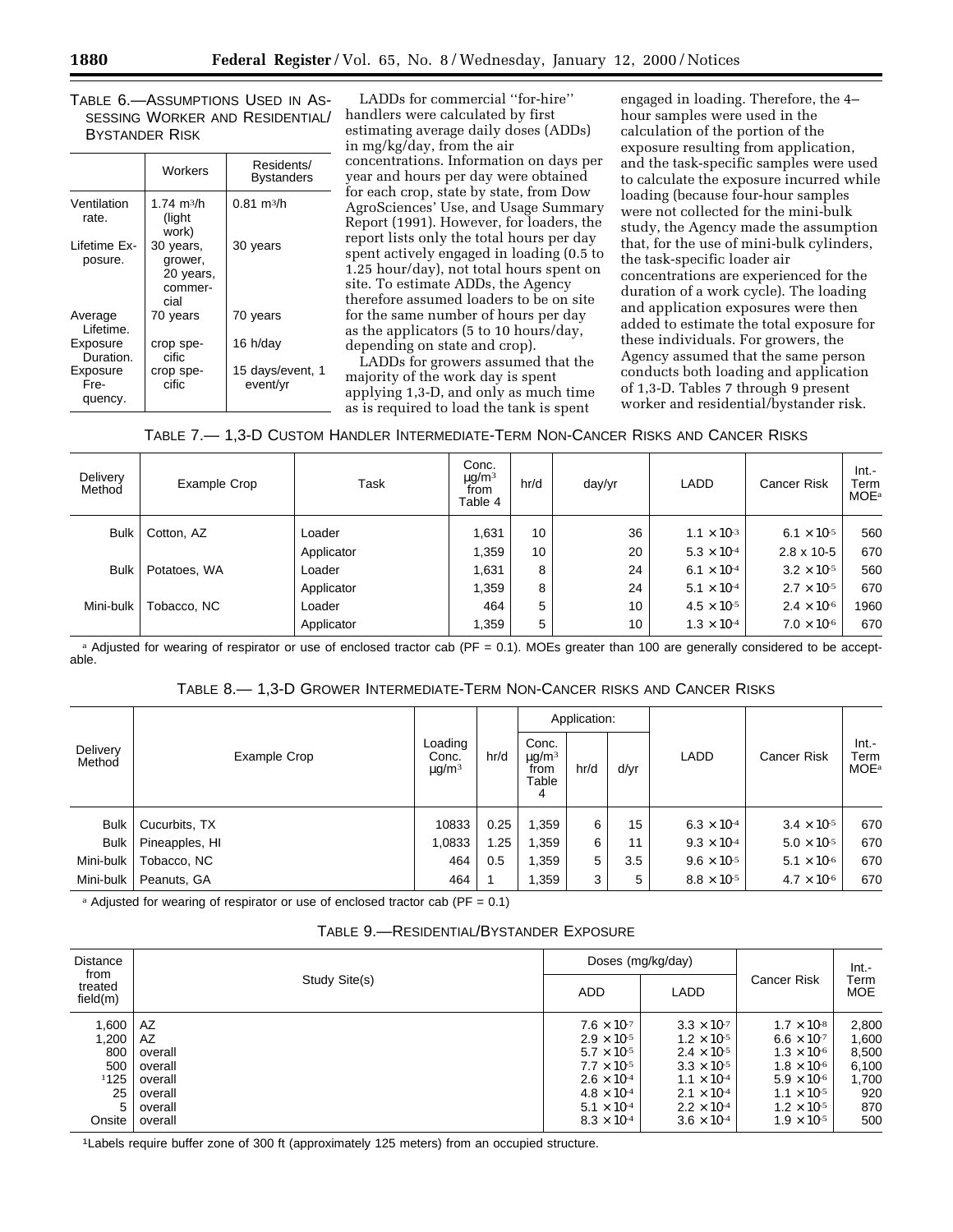### *C. Aggregate and Cumulative Risk*

Aggregate risk, which considers the various routes of exposure for a pesticide, and cumulative risk, which looks at the risks posed from all pesticides with a common mechanism of action are factors that EPA must consider when it evaluates risks from a pesticide chemical residue under the Federal Food, Drug and Cosmetic Act, as amended by the Food Quality Protection Act. These requirements apply specifically to tolerance actions. As mentioned in the Introduction, EPA classifies 1,3-D as a non-food use chemical. Thus, tolerances are not required. Therefore, EPA regulates 1,3- D under FIFRA's risk/benefit standard. However, these risk assessment factors reflect advances in risk assessment methodology which EPA believes are appropriate when assessing 1,3-D's risk, even though no tolerance action is involved.

EPA has aggregated inhalation and oral exposures to 1,3-D. The aggregate risk estimate is calculated as follows:

cancer risk inhalation + cancer risk water = aggregate lifetime cancer risk

In calculating aggregate risk, EPA has determined that a reasonable worst-case exposure scenario would be comprised of the inhalation risk at the 300 foot buffer, derived from the average of three air monitoring studies, and water exposure risk from the on-site concentrations from the Florida study. EPA did not use the Wisconsin study values because, as of August 1, 1999, use in areas similar to this site is prohibited. Thus, the aggregate risk is estimated as follows:

 $6 \times 10^{-6}$  inhalation +  $4 \times 10^{-6}$  water =  $1 \times 10^{-5}$ 

This aggregate cancer risk estimate, however, is based on assessments which contain numerous uncertainties from both the inhalation and water routes of exposure. Those uncertainties are detailed in Unit V.D. below.

For cumulative risk, EPA has made a determination not to cumulate the risks posed by exposures to 1,3-D and any other chemical. This determination could change in the future based on policy changes or new mechanistic data on 1,3-D or other chemicals.

## *D. Strengths, Weaknesses and Uncertainties of the Risk Assessment*

The evidence for the inhalation carcinogenicity endpoint is strong. Carcinogenicity was confirmed at multiple sites in two species of test animals. Further, the lung tumors used for quantitative risk assessment were seen in both the mouse oral and inhalation studies. Positive results in bacterial, *Drosophila* and mammalian mutagenicity studies also contribute to the weight-of-the-evidence for carcinogenicity. EPA acknowledges that there are uncertainties in extrapolating from rodent studies to possible human effects. While there are human incidents suggesting a link between 1,3-D exposure and hematological malignancies, they are too few to support a change to the cancer classification.

The main difficulty in assessing exposure is trying to measure air concentrations of a volatile chemical under highly variable conditions. Although there is an extensive exposure monitoring data base for 1,3-D, many factors influence exposure. Many of these factors are specific to the application method and local environmental conditions. Soil conditions (moisture, organic content, temperature), soil sealing methods, injection depth and meteorological conditions all affect 1,3-D air concentrations to various degrees. Since these factors are uncontrollable under field conditions, additional studies are not likely to yield information which would substantially improve the accuracy of the current risk assessment.

In addition, based on available data, EPA extrapolated to estimate levels of use on crops and in states for which there was no actual data. The assessment also assumes that treatment patterns are the same every year; however, the 1992 Use, Usage and Product Performance DCI noted that treatment typically varies from year to year, depending on anticipated pest pressures, crop rotations, weather conditions, and economic factors.

There is also no information available to assess whether there are current 1,3- D handlers whose exposure would increase due to the methyl bromide phase out. A cursory review of usage over the past five years shows that there has been an overall increase in 1,3-D use. EPA believes this increase is due, in part, to growers making the transition away from methyl bromide. EPA believes that the phase out will increase the numbers of people exposed, but not any one 1,3-D user's exposure, because growers typically use either 1,3-D or methyl bromide.

EPA believes residential risks may be overstated because most individuals are not likely to spend 16 hours a day at a fixed distance from a treatment site for the 2–week period following fumigation over 30 years.

Drinking water risks were based on levels found in on-site wells. Because the new labels will require a 100 foot setback, these levels are likely overestimates, and thus add to the uncertainty in the risk estimates presented in this document.

Most importantly, the protective value of only some of the mitigation measures required on 1,3-D labels can be quantified. Given that many of the measures have not been factored into the assessment, risks are likely to be lower than those presented.

## *E. Comments on Risk from the Notice of Special Review and EPA's Response*

Several comments on the health concerns were submitted in response to EPA's 1986 decision to initiate a Special Review. Many of these comments are no longer applicable as changes have been made to the formulation of 1,3-D products, use patterns and 1,3-D labels. For completeness of the record, EPA will present and respond to these comments.

*Comment.* The Natural Resources Defense Council (NRDC) submitted extensive comments on 1,3-D. First, NRDC criticized the exposure assessment for not taking into account dermal exposure. Secondly, they mentioned that bioaccumulation in aquatic animals should be addressed. In addition, NRDC asserted that tolerances or an exemption from a tolerance should be established to cover residues of 1,3- D in commodities grown in treated soil.

*EPA's Response*. At the time of the Notice of Special Review, EPA's position was that, due to 1,3-D's volatility, the dermal contribution to risk was minimal compared to the inhalation risk. Because of closed loading and other personal protective equipment requirements, dermal exposure to workers should be minor, if any. Dermal exposure to bystanders and those living 300 feet from treated fields is not expected.

As to bioaccumulation in aquatic animals, the Registration Standard noted that laboratory studies show the parent compound, 1,3-D, is low to moderately toxic to waterfowl and upland game birds, moderately toxic to fish and highly toxic to freshwater invertebrates. In water, 1,3-D rapidly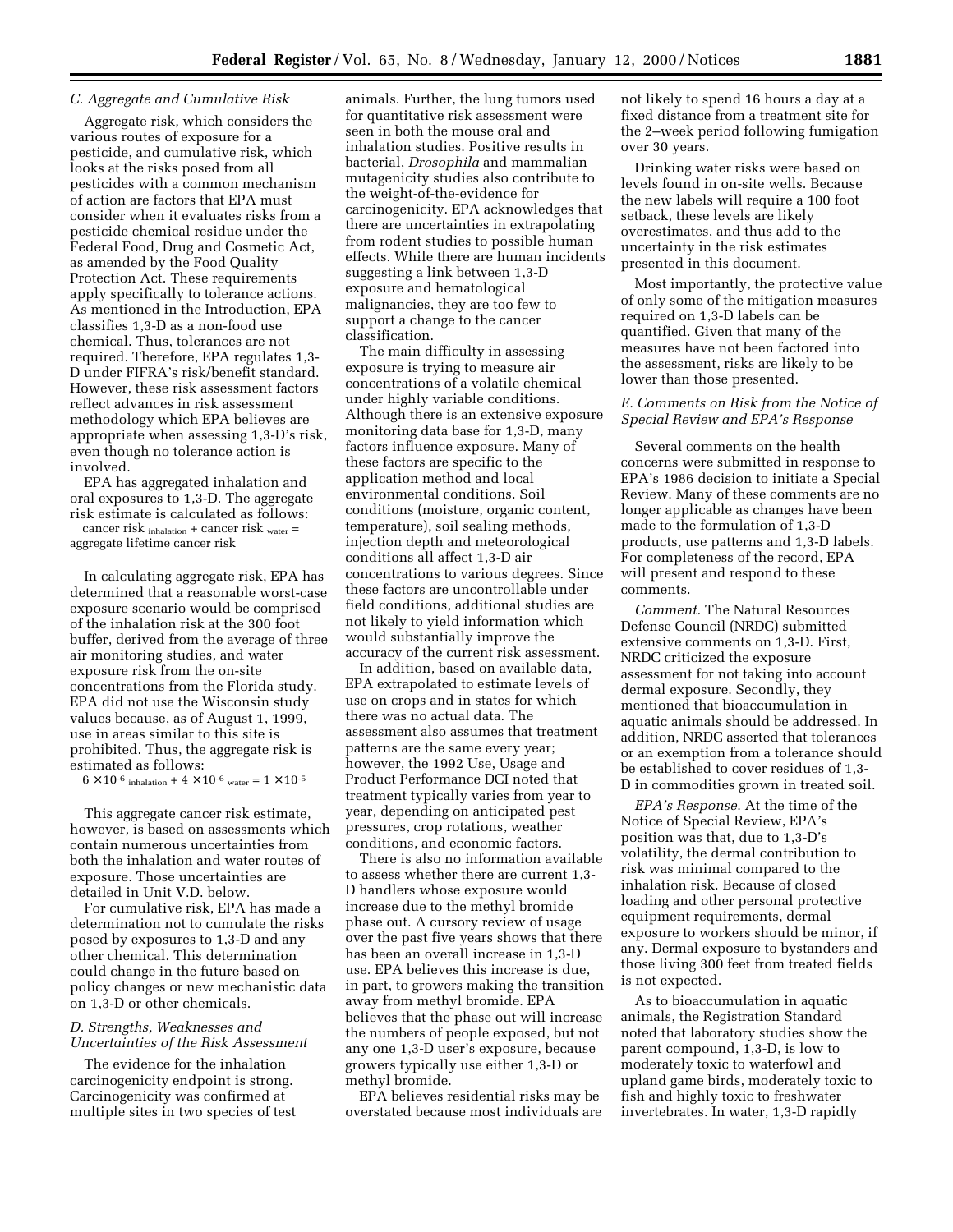dissolves by photolysis and hydrolysis, reducing the potential for exposure to non-target organisms and thus the potential for bioaccumulation [Ref. 26]. Regarding tolerances, EPA has

determined that residues of concern are not likely to appear in foods from preplant fumigant uses of 1,3-D and has classified such 1,3-D uses as non-food

uses which do not require tolerances. *Comment*. NRDC asserted that ground water should have been included as a trigger for the Special Review, and that 1,2-D and 3-chloroallyl-alcohol should have been examined in greater detail.

*EPA's Response*. At the time EPA issued the Notice of Special Review, a main force driving the ground water concern was the higher percentage of 1,2-dichloropropane in Telone products. Since that time, the amount of 1,2-D has been reduced, although EPA is still tracking how 1,2-D moves in the environment.

EPA agrees with NRDC's comment that the acid and alcohol degradates should be included in the 1,3-D risk assessment. In the dietary assessments, EPA required that Dow AgroSciences track the residue chemistry of the alcohol and acid degradates. There were no residues of either 1,3-D or its degradates in crops planted to 1,3-D treated soils. For water monitoring and subsequent risk assessments, EPA included the degradate levels and assigned the same toxicity and carcinogenicity as the parent. Dow AgroSciences is conducting several toxicity and environmental fate studies to test this assumption. EPA did not include ecological risk as a trigger for the Special Review; the 1998 reregistration review of ecological data supports that 1,3-D use does not pose unacceptable ecological risks. *Comment*. The state of Massachusetts

commented that residues of 1,3-D had never been detected in ground water there, but that an on-going monitoring

system was in place. *EPA's Response*. EPA is aware that 1,3-D has not been detected to date in Massachusetts. However EPA's review of 1,3-D monitoring is on-going and the Agency would like to receive any available information about 1,2-D and 1,3-D monitoring (including degradates) from the states.

*Comment*. The U.S. Department of the Interior commented that the Notice of Special Review did not take into account the effects of 1,3-D on wildlife.

*Response*. In the Registration Standard, EPA noted that there were no known effects on wildlife or endangered species. Studies submitted for reregistration show that 1,3-D is moderately toxic to waterfowl and upland game birds. In ecotoxicity tests,

1,3-D is moderately toxic to coldwater fish, moderately toxic to warm water fish and highly toxic to freshwater invertebrates. EPA believes that, since 1,3-D is injected into the soil and dissipates relatively soon thereafter, there should be low exposure to wildlife through plants or insects. While ecological effects were not included in the Notice of Special Review, EPA has reviewed data applicable to wildlife effects for reregistration and found that 1,3-D is not likely to pose unreasonable risks to wildlife. Because use of 1,3-D is expected to expand to coastal areas, Dow AgroSciences is conducting estuarine ecotoxicity and environmental fate data on 1,3-D and the alcohol and acid degradates. EPA will take appropriate regulatory action if the study results show that the increased 1,3-D use poses unreasonable risks.

### **VI. Benefits Assessment**

1,3-D is a pre-plant soil fumigant labeled for the control of all plantparasitic nematodes and some plant diseases, insects and weeds. Nematodes are the principle target pests for most use sites. 1,3-D, methyl bromide, metam-sodium and chloropicrin are broad-spectrum soil fumigants registered for use on all food and nonfood sites. Dazomet is a nematicide registered for selected sites. Nonfumigant alternatives are aldicarb, ethoprop, fenamiphos, oxamyl and terbufos. Non-chemical alternatives (e.g., fallowing, non-host crop rotations, resistant varieties, soil solarization, deep plowing of crop residue) are often classified as supplemental control measures because they are used in conjunction with the pesticide alternatives. The amount of 1,3-D used is variable from year to year. EPA estimates that 20 to 40 million pounds of the active ingredient 1,3-D are applied yearly to approximately 400,000 to 500,000 acres.

## *A. Scope and Methodology*

Individual site analyses were completed for 1,3-D use on 15 sites. Most of the usage data in the benefits analyses were obtained from the 1991 Use, Usage and Product Performance DCI; other information was gathered from USDA published statistics, state extension officials and crop specialists, literature searches and comments on the Notice of Special Review. The 15 sites comprised about 95% of the 1,3-D usage between 1988 and 1990.

EPA has conducted three reviews of benefits information: (1) the 1986 Initiation of Special Review; (2) a 1994 analysis based mainly on information from the 1991 DCI [Ref. 27]; and (3) a 1997 update of the 1994 analysis [Ref.

28]. The 1994 review estimated economic impacts if 1,3-D were restricted or canceled. The 1997 review was not as comprehensive as the DCI and 1994 analysis, and thus the more recent analysis may not have captured the full extent of use between 1994 and 1997.

The basic economic approach used was a partial budgeting method and simple supply-demand analysis using possible cost changes and yield effects. If 1,3-D use were canceled for a given site, EPA made projections on the alternatives that growers would use to control the target pests on acreage currently treated with 1,3-D. The assessment does not project economic impacts if both 1,3-D and methyl bromide are unavailable.

California 1,3-D usage was not included in the benefits assessment because of California's suspension of use permits between 1990 and 1994 and the limited re-introduction of 1,3-D since then.

### *B. Impacts if 1,3-D were not Available*

Based on the 1994 review, short-term grower economic impacts for all sites are estimated to range from \$37 million to \$89 million annually. EPA considers these impacts to be substantial. These impacts are the result of increased costs for alternative treatments and reduced yields with the use of alternatives and are presented in Table 11. EPA estimates project that growers would shift an average of 50% of their use to the fumigant alternatives and 44% of the use to non-fumigant alternatives. The remaining 6% represents a shift to non-chemical and unknown alternatives. Metam-sodium is the fumigant alternative with the largest quantity of additional acres treated, followed by methyl bromide and chloropicrin. Aldicarb is the nonfumigant alternative with the largest shift in additional acres treated, followed by ethoprop and fenamiphos.

Crops with the greatest total value of impacts if 1,3-D were canceled would be Irish potatoes, tobacco, sugar beets, cucurbits (e.g., cucumbers, pumpkins, squashes), onions, strawberries and peppers. Geographically, the regions most affected would be the Pacific Northwest (Washington, Oregon and Idaho) and the southeastern states (Georgia, Alabama, Florida, Virginia and North and South Carolina). Impacts on users growing fruit and nut trees and grapevines, crucifers, pineapples and strawberries would occur when methyl bromide is no longer available as an alternative. The following table 10 presents estimated usage of 1,3-D and reflects a recent update.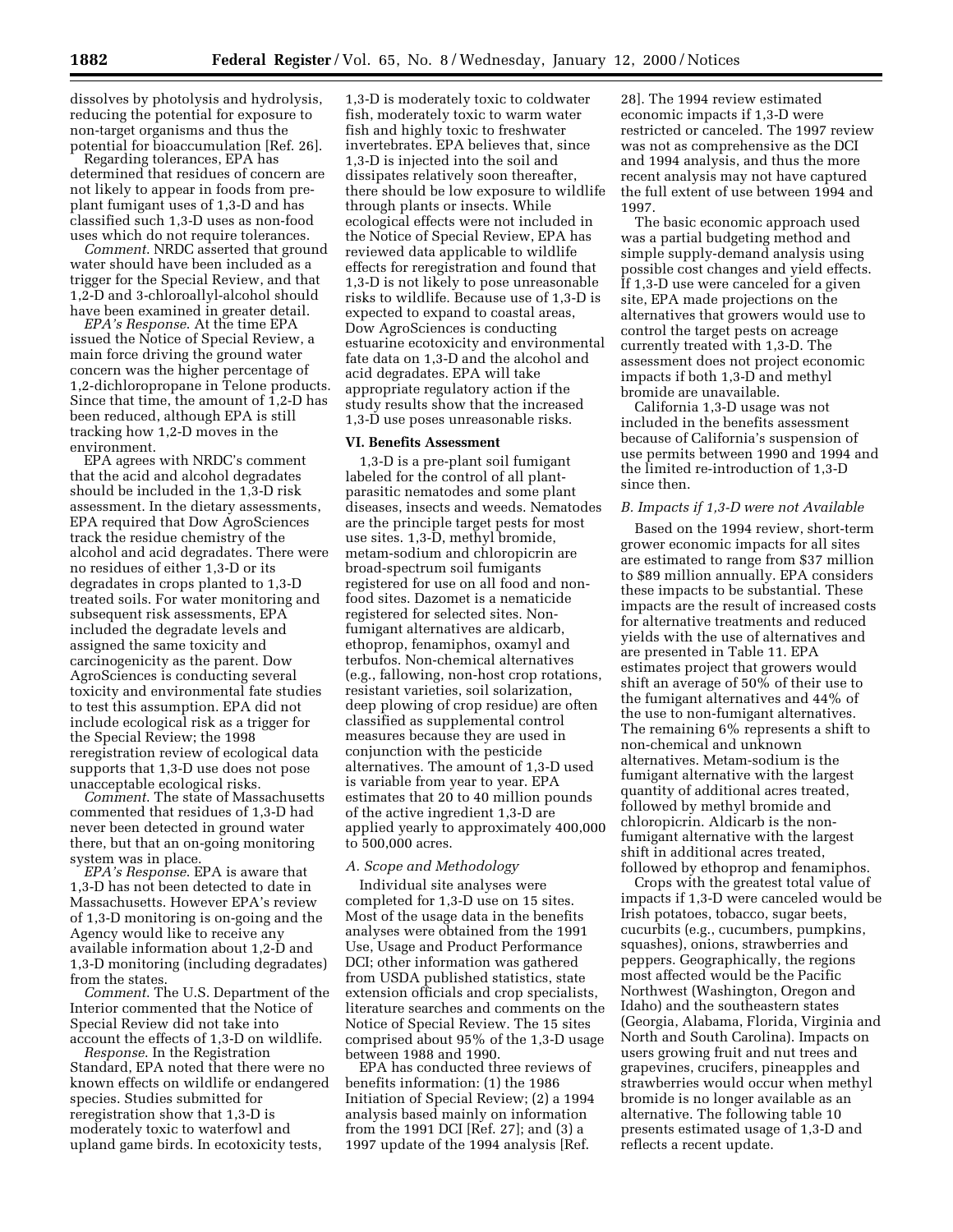| Crop | Acres<br>Treated<br>(000) | % Crop<br>Treated   | lbs a.i.<br>applied<br>(000) | States where most usage occurs |  |
|------|---------------------------|---------------------|------------------------------|--------------------------------|--|
|      | weighted<br>average       | weighted<br>average | weighted<br>average          |                                |  |
|      | 10                        |                     | 2000                         | AZ,TX,GA, SC, NC,CA            |  |
|      | 5                         | 4                   | 400                          | NM.NC.CA                       |  |
|      | 13                        | 2                   | 600                          | TX,AZ,SC, NC,GA,CA             |  |
|      | 45                        | 3                   | 4000                         | NE, WY, CO, ID                 |  |
|      | 85                        |                     | 2000                         | AZ,NC,GA, FL,CA                |  |
|      | 80                        | 11                  | 7200                         | NC.SC.GA                       |  |
|      | 80                        | 6                   | 13,500                       | WA, ID, OR, CO, ND, MI         |  |
|      | N/A <sup>2</sup>          | N/A <sup>2</sup>    | $N/A^2$                      | NC, GA, SC                     |  |
|      | 12                        |                     | 700                          | AL.GA.TX                       |  |
|      | 27                        | 6                   | 2400                         | CA, SC, NC, AZ, GA, NJ         |  |
|      | 5                         | 5                   | $1000$                       | OR, WA, ID                     |  |
|      |                           |                     | 200                          | GA,FL,AL                       |  |
|      | 2                         | 2                   | 150                          | CA, WA, TX                     |  |
|      | 5                         | 14                  | 1300                         | HI                             |  |
|      |                           |                     | 80                           | CA, FL, NJ                     |  |
|      | 382                       |                     | 35530                        |                                |  |

## TABLE 10.— MAJOR 1,3-D USAGE SITES - 1997 REVIEW1

1 Usage data covers 1990-1995 for most sites and as early as 1987 for other sites, primarily using data from the 1991 Use, Usage and Product Performance DCI. California data is only available for 1994 and 1995, due to the 1991-1993 use permit suspension and limited re-entry program. "Weighted average" weights the more recent years' estimates because they tend to be more reliable estimates than for possibly outdated<br>earlier estimates.

<sup>2</sup>N/A - not available for sweet potatoes during the 1997 review.

The following table 11 presents the 1994 summary of short term (annual) economic assessment.

TABLE 11.— SUMMARY OF SHORT-TERM, ANNUAL IMPACTS IF 1,3-D WERE CANCELED (1991 ESTIMATES)

| Crop                         | Average<br>Pounds<br>a.i. ap-<br>plied<br>(000) | Average<br>acres<br>treated<br>(000) | Average<br>Percent<br>crop-<br>treated | Total Short term Annual Impact from Use of Next-Best Alter-<br>native $(s)$ (in \$000) |                                |  |  |
|------------------------------|-------------------------------------------------|--------------------------------------|----------------------------------------|----------------------------------------------------------------------------------------|--------------------------------|--|--|
|                              |                                                 |                                      |                                        | Increase in Treatment Costs                                                            | <b>Yield Losses Cost</b>       |  |  |
|                              | 450                                             | 4                                    |                                        | 500-1,000                                                                              | 400                            |  |  |
|                              | 1550                                            | 31                                   |                                        | insignificant                                                                          | $300 - 3,300$                  |  |  |
|                              | 950                                             | 26                                   | 4                                      | unknown <sup>1</sup>                                                                   | unknown <sup>1</sup>           |  |  |
|                              | 1500                                            | 19                                   | 5                                      | 6,000-6,500                                                                            | unknown                        |  |  |
| Fruit/Nut Trees & Grapevines | 2,500                                           | 9                                    | 2                                      | $0 - 500$                                                                              | none in short run <sup>2</sup> |  |  |
|                              | 1.750                                           | 10                                   | 2                                      | 1,500-8,000                                                                            | unknown                        |  |  |
|                              | 750                                             | 12                                   | 3                                      | insignificant                                                                          | insignificant                  |  |  |
|                              | 3,650                                           | 18                                   | 4                                      | 5,600-6,700                                                                            | none in short run <sup>2</sup> |  |  |
|                              | 1.950                                           | 6                                    | $\overline{2}$                         | $400 - 500$                                                                            | $(2,100 - 2,700)$              |  |  |
|                              | 16,500                                          | 95                                   | 24                                     | 4,000                                                                                  | 9,000-22,000                   |  |  |
|                              | 75                                              | $<$ 1                                | $<$ 1                                  | 100                                                                                    | none in short run <sup>2</sup> |  |  |
|                              | 4,500                                           | 51                                   | 13                                     | insignificant                                                                          | 1,000-13,000                   |  |  |
|                              | 1,900                                           | 29                                   |                                        | insignificant                                                                          | unknown                        |  |  |
|                              | 8,150                                           | 91                                   | 23                                     | 2,000-3,000                                                                            | 8,000-13,000                   |  |  |
|                              | 300                                             | 2                                    |                                        | insignificant                                                                          | none in short run <sup>2</sup> |  |  |
|                              | 46.475                                          | 403                                  |                                        | 20.000-40.000                                                                          | <sup>3</sup> 17.000-49.000     |  |  |

<sup>1</sup> The information from the 1991 DCI did not provide enough comparative information for alternatives and thus no estimates could be derived.<br><sup>2</sup> Methyl bromide is the main alternative; absent development of a suitable alt

<sup>3</sup> With next best alternative (methyl bromide), yield increases would be expected.

## *C. Strengths and Limitations in the Benefits Assessment*

The data used to conduct the benefits assessment for 1,3-D are relatively

comprehensive. The results of the Use, Usage and Product Performance DCI allowed EPA to identify specific use states, amount of 1,3-D used, acreage

treated and use of alternatives for many use sites. EPA was able to quantify potential economic impacts where yield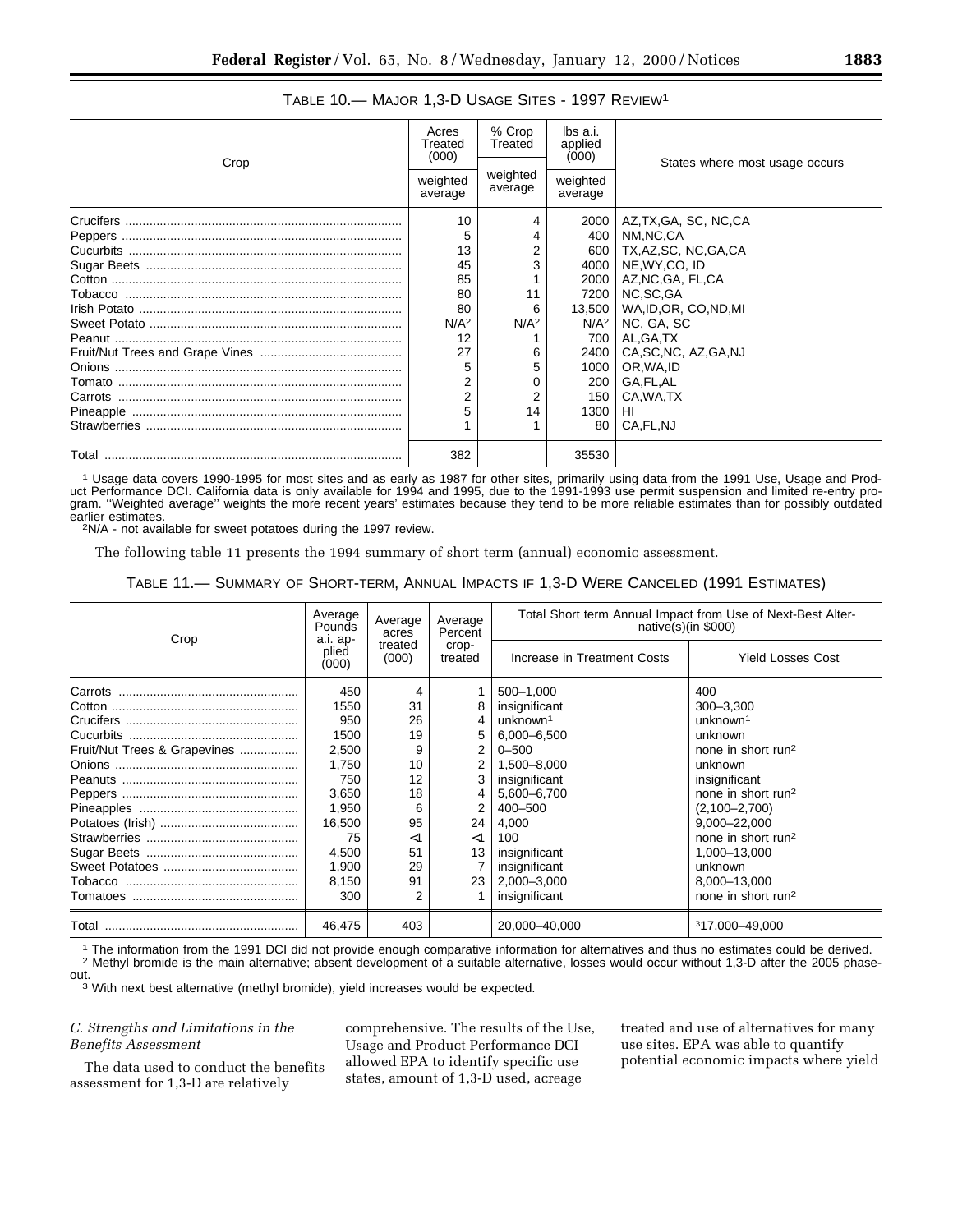data for 1,3-D and its alternatives was available.

However, there are weaknesses associated with this assessment, as the information is now as much as 10 years old. Changes in the regulatory status of alternatives, agricultural markets and the laws governing agriculture are likely to have influenced some 1,3-D users' practices. Although the 1997 review shows a decrease in use from the 1994 analysis, a cursory review of 1,3-D trends indicates that 1,3-D use has been increasing, and likely will continue to do so. This is mainly due to increased usage in California as the state's permitting program has increased the amount of 1,3-D used there. In addition, 1,3-D use has increased (mainly in Florida and California) as growers seek alternatives to methyl bromide. Overall, the figures presented in Tables 10 and 11 likely understate to some degree the benefits associated with current 1,3-D use. EPA is interested in obtaining comments (preferably data) from areas or for crops which have experienced substantial fluctuations in 1,3-D use over the past 5 to 7 years.

There are also limitations in how the assessment was conducted. Some of the data EPA collected on product performance came from crop specialists' opinions where studies were not available. Also, usage data for a few vegetable crops were aggregated under different groupings for some states. For example, one state listed tomatoes as an individual crop, while another listed tomatoes under the grouping ''vegetables.''

For crops where methyl bromide is the fumigant of choice, EPA attempted to predict whether 1,3-D would be used when methyl bromide is no longer available, and the resulting increase in 1,3-D usage. Crop specialists and growers are not sure what major pest(s) are currently being controlled by methyl bromide since it is a broad spectrum biocide. Accordingly, it is not clear to what extent 1,3-D would serve as a suitable alternative for all of the methyl bromide uses. In addition, the pending phase-out of methyl bromide has spurred a great deal of research on alternative nematode controls; development of less costly or more effective alternatives could also have an effect on future use of 1,3-D. Because of the uncertainties related to the methyl bromide phase-out, EPA decided to present its benefits assessment on a short-term, annual basis. Despite the uncertainties associated with the pending phase-out, EPA believes the information accurately depicts the high benefits associated with 1,3-D use.

The 1,3-D benefits assessment provides valuable information defining use and usage patterns. The benefits analyses present biological and economic information on the use and usage of 1,3-D. Biological assessments provided information on pests controlled and their damage, use rates, methods of application and the comparative performance of alternatives. Economic analyses estimated the total usage, the cost of market shifts to alternatives and the relative impacts on users and the industry.

## **VII. Risks Associated with 1,3-D Alternatives**

In developing a regulatory proposal, EPA considered whether canceling 1,3- D use could actually increase risk based on shifts to the next best alternative. The main limitation in developing a comparative risk assessment is that the main alternatives pose acute rather than chronic risks, making these different endpoints difficult to compare. As such, this Unit provides only a summary of the risks of alternative nematicides.

For the two fumigant alternatives, methyl bromide and metam sodium, short-term animal studies were used to determine at what level of exposure adverse effects are observed. The NOAEL is the lowest tested level where no observable adverse effects are seen. A quotient of the NOAEL over human exposures is used to calculate an MOE. EPA generally regards MOEs of less than 100 to be unacceptable.

### *A. Methyl Bromide*

Like 1,3-D, methyl bromide is a liquid soil fumigant that is injected into the soil. Since methyl bromide is more volatile than 1,3-D, tarping generally follows application in order to improve methyl bromide retention in the treated volume of soil.

Inhalation of 1,600 ppm for 10–20 hours, or 7,900 ppm for 1.5 hours is lethal to humans [Ref. 29]. The lowest inhalation level found to cause toxicity in humans is 35 ppm in air. At lower levels, there can be neurological effects and low-level chronic exposures are associated with dizziness, vision and hearing disturbances, and personality changes. Most human exposures are through inhalation. OSHA has established a Permissible Exposure Level of 20 ppm time-weighted average over an 8–hour period [Ref. 30].

For methyl bromide, EPA did not have a complete data base on usage. Therefore, the risk assessment was conducted on the crop where the total amount of methyl bromide used is highest - strawberries. The study used

was conducted by the Alliance of the Methyl Bromide Industry in June 1993 to measure worker exposure only; there was no monitoring to assess residential exposure [Ref. 31]. No mitigation is factored into the assessment, even though a self-contained breathing apparatus (SCBA) is required when methyl bromide levels exceed the Threshold Limit Value of 5 ppm. The NOAEL is 20 ppm based on a rabbit study. MOEs for workers range from 5 to 7,600. The workers most at risk are those who remove the tarps several days after application. MOEs for this group of handlers range from 5 to 19.

Ground water testing for methyl bromide has been conducted in California, Florida and Hawaii. Of 20,429 wells tested, 2 wells in California contained methyl bromide residues at 2.5 and 6.4 ppb. There is no Maximum Contaminant Level (MCL) established for methyl bromide.

As mentioned in Unit II.B. of this document, methyl bromide production and importation is scheduled for phaseout in 2005 because of its potential to deplete stratospheric ozone.

### *B. Metam Sodium*

Metam sodium is also a liquid soil fumigant typically applied by injection or chemigation methods. Chemigation application is preferred because water is required for transporting the chemical through the soil. The type of irrigation system used depends on the crop grown and farm size. Metam sodium rapidly breaks down to methyl isothiocyanate (MITC) and carbon disulfide  $(CS_2)$ , which are both developmental toxicants based on animal studies. California now requires buffer zones for fields near residential areas based on the odor nuisance associated with  $CS<sub>2</sub>$ .

The MOEs, based on MITC and  $CS_2$ , for mixer/loaders and applicators for several types of application systems range from 23 (shank injection similar to 1,3-D applications) to 261 (center pivot irrigation). MOEs for residents are estimated to be 135 at the 500 meter buffer. The Agency does not have information on ground water monitoring for metam sodium or MITC [Ref. 32].

## *C. Aldicarb*

Aldicarb is a granular carbamate pesticide. Aldicarb controls insects, mites and nematodes and is used on certain crops where 1,3-D is also used: cotton, citrus, peanuts, sugar beets, sweet potatoes and tobacco. Use on Irish potatoes is restricted to the Pacific Northwest, Florida and certain counties in Utah and Nevada. EPA has classified aldicarb in ''Toxicity Class I,'' meaning it is highly toxic by the oral, dermal and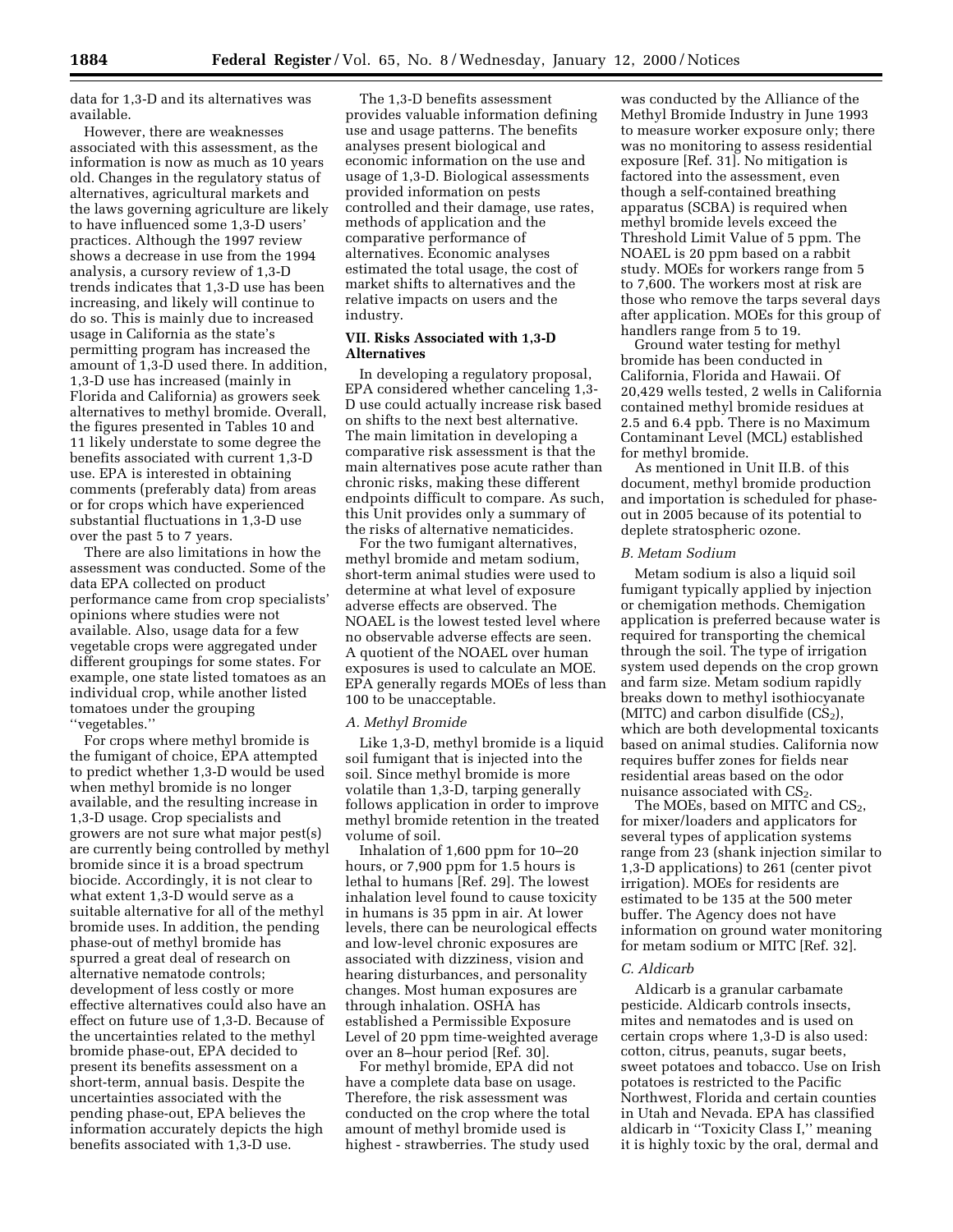inhalation routes of exposure. In 1993, EPA identified aldicarb as one of the five most acutely toxic pesticides to handlers and field workers. Since then, both EPA and Rhone-Poulenc, the main producer of aldicarb, have pursued risk mitigation proposals to reduce the risk to handlers and applicators of aldicarb.

Residues of aldicarb have been detected in foods, and in some cases, the higher levels exceeded levels of concern for acute toxicity. EPA has taken steps to reduce the possibility of high residues in foods, especially potatoes.

Aldicarb has been detected in ground and drinking water supplies. EPA is in the process of establishing an MCL for aldicarb and for the sulfoxide and sulfone degradates.

Since the detection of aldicarb residues in wells on Long Island, New York in 1979, an extensive amount of ground water monitoring has been conducted by the registrants and state and local authorities. Aldicarb residues have been detected in ground water in 26 states. EPA has identified a positive correlation between aldicarb detections in ground water and vulnerable soils (i.e., soil conditions that are more likely to lead to ground water contamination), usage, and climatic data. Geologic and hydrologic factors, such as the lateral movement of water along an impermeable layer, are viewed as significant in controlling the movement of aldicarb to ground water. Other controls, such as well set-backs, have not been completely effective in preventing ground water contamination. Because of this, EPA has been looking at a variety of controls to augment setbacks such as regulating based on local soil and water conditions, and lower rates to control the potential for ground water contamination [Ref. 33].

### *D. Fenamiphos*

Fenamiphos is an organophosphate, contact nematicide which is sold as either a granular or an emulsifiable concentrate. Fenamiphos is used primarily on tobacco, orchard crops, cotton, peanuts, citrus, grapevines, and pineapples as an alternative to 1,3-D or as a supplemental nematicide once crop growth is underway. Fenamiphos has a low soil/water partition coefficient, resistance to hydrolysis, and low Health Advisory level (2 ppb). The risk concerns with fenamiphos and its degradates are high acute toxicity (Classified in EPA's Toxicity Category I), residues in food, ground water contamination and surface water contamination. The parent compound, fenamiphos, has been detected in ground water in Florida at over 10 times

the adult health advisory of 2 ppb. High levels of the two major degradates of toxicological concern have also been found in ground water in Florida. Unlike 1,3-D and methyl bromide, fenamiphos does not volatilize rapidly. Bird and fish kills have been associated with fenamiphos use, and label restrictions (setbacks from waterways) have been placed on fenamiphos labels. EPA is also looking into ecological concerns for terrestrial, fresh water and marine/estuarine animals.

In conjunction with the overall review of organophosphates, EPA is posting risk and use information for fenamiphos on the internet. The most current risk assessment for fenamiphos is available on www.epa.gov/oppsrrd1/op/ status.htm.

## *E. Summary of the Risks Associated with Alternatives to 1,3-D*

EPA reviewed the risks associated with the alternatives to 1,3-D to determine whether cancellation of 1,3-D registrations would actually reduce risks or shift risks due to exposure to alternatives. The Agency found that considerable risks are associated with the most likely alternative nematicides. Like 1,3-D, the four major alternatives pose risks to workers. Aldicarb and fenamiphos residues also present dietary concerns. There are ground water contamination concerns associated with the use of fenamiphos and aldicarb. Fenamiphos also is a surface water contaminant and has caused fish kills. While there is no way to compare chronic and acute risks directly, EPA believes the potential acute risks of 1,3-D's alternatives raise concerns about the desirability of shifting use from 1,3-D to the next-best alternatives.

### **VIII. Risk/Benefit Analysis**

## *A. Introduction to the 1,3-D Risk/Benefit Analysis*

FIFRA directs EPA to consider both the risks and benefits of a pesticide's use when developing and choosing among regulatory options. In looking at the benefits, EPA considers the availability and effectiveness of alternative treatments and the risks posed by the alternatives. In addition, EPA takes into account uncertainties in both the risk and benefits assessments.

In 1996, FQPA amended the requirements for what EPA must consider in taking any action on pesticide tolerances, including aggregate and cumulative risks, and whether infants and children have heightened susceptibility to a pesticide's effects. Although there are no tolerance actions

related to this proposal, EPA believes the FQPA considerations are appropriate to include in the 1,3-D risk assessment. Although there are no residues in crops grown in treated soils, there is dietary risk since 1,3-D can migrate to ground water that is used for drinking water.

Both the 1,3-D risk and benefits assessments are weakened by numerous uncertainties, despite efforts by both EPA and Dow AgroSciences to develop specialized and comprehensive data on exposures, carcinogenicity and use and usage information. EPA also considered whether additional data could be developed to assign a mitigation value to the measures that have been incorporated into 1,3-D registrations or to overcome other weaknesses in the data base. Given that many of the factors that have a substantial influence over 1,3-D exposures are uncontrollable in normal field settings, the potential for improving the current risk assessment with additional data is minimal. Instead, EPA evaluated both the nature of the uncertainties and the current data base to weigh the risks and benefits of 1,3-D use.

## *B. Summary of Mitigation Measures on 1,3-D Labels and Risk*

In 1992 and in 1995, Dow AgroSciences requested label changes to reduce levels of 1,3-D which volatilize into the atmosphere during fumigant transfers, application and the postfumigation time period. Measures added to 1,3-D labels were shut-off valves to prevent 1,3-D from spilling at row turns, closed loading systems, soil sealing, a 300–foot no-treatment buffer from occupied structures, improved product stewardship, a phase-out of drum delivery, and reduced application rates. These measures reduced exposures not only for workers, but for anyone in the vicinity of treated fields.

On September 30, 1998, Dow AgroSciences requested additional modifications to the terms and conditions of 1,3-D registrations to include a use prohibition in certain northern tier states (ND, SD, MN, NY, ME, NH, VT, MA, UT, MT, WI) where ground water is less than 50 feet from the surface and soils are Hydrogeologic Type A, a 100–foot no-treatment buffer around drinking water wells, prohibition of use in areas overlying karst geologies and additional monitoring to confirm that use of 1,3-D does not pose unreasonable risks.

EPA has determined that 1,3-D is a probable human carcinogen. The quantified portion of the risk assessment for 1,3-D shows that inhalation cancer risk estimates for workers are estimated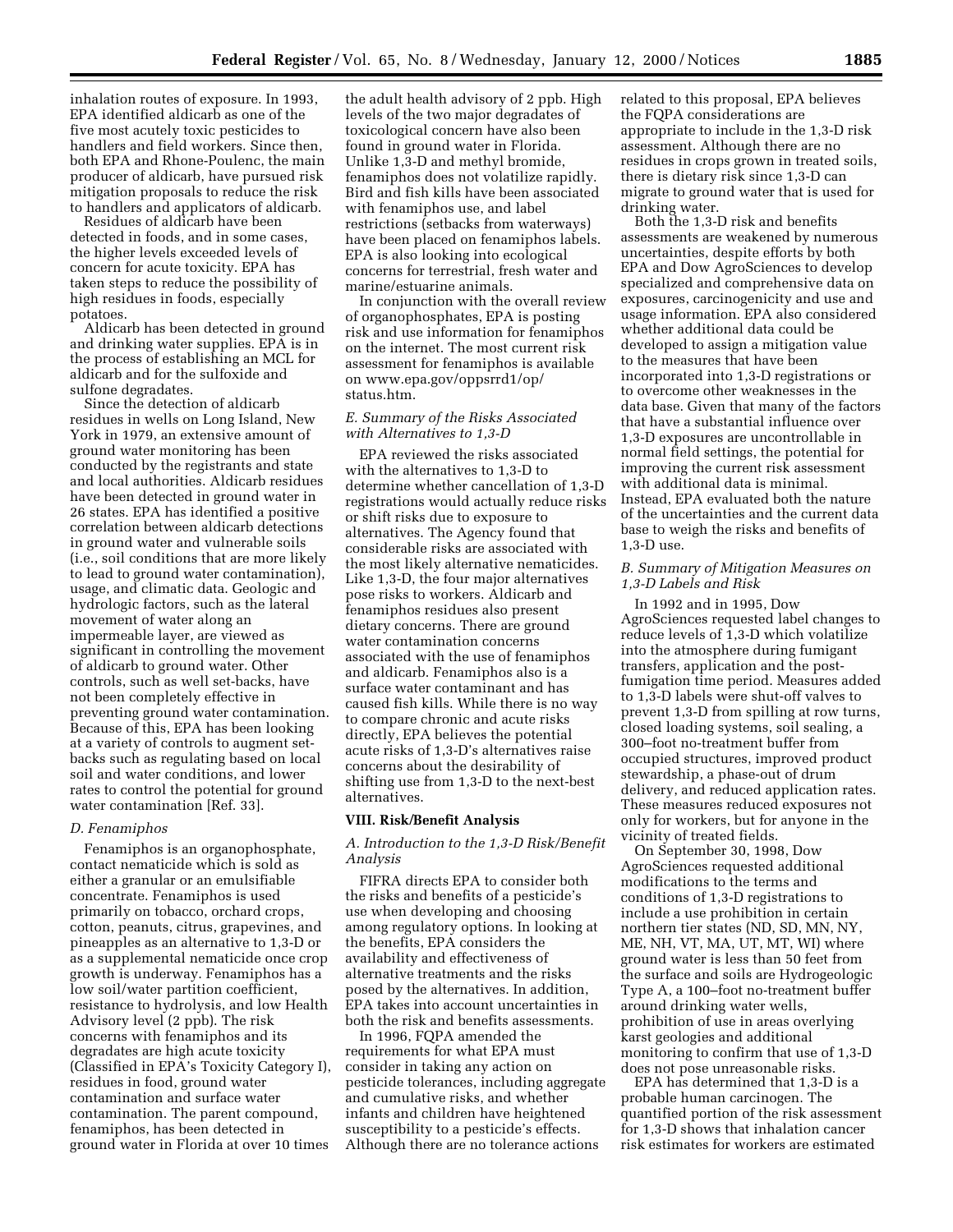to be in the 10-5 to 10-6 range. Residents who live near treated fields are also exposed to 1,3-D as it volatilizes from treated fields. Not taking into account any of the mitigation provided for on 1,3-D labels, studies show that risks for area residents who live within 300 feet of treated fields can be as high as  $6 \times$ 10-5. EPA views this as an overestimate of exposures under typical use patterns and believes that the label measures such as soil sealing, lowered rates, soil moisture, and deeper injection, reduce exposures to an acceptable level. EPA has determined that 1,3-D and its degradates can migrate to ground water under normal use conditions. Using the results of the on-site wells in the Florida prospective ground water study, lifetime cancer risk estimates are  $4 \times 10^{-6}$  from drinking water. Because the new labels will require a 100 foot setback from drinking water wells, EPA believes this drinking water risk is an overestimate. From these estimates, EPA calculated the aggregate risk (oral plus inhalation) to be  $1 \times 10^{-5}$ .

EPA also recognizes aspects of the assessments that may understate risk. An increase in 1,3-D use since the 1991 assessment could result in higher risk if a worker's exposure duration is increased based on handling more product. Although the 1,3-D studies were designed to mimic higher-end exposure scenarios, they never measured exposure from application at more than one site at a time. Thus, EPA was not able to assess the impact on air and water levels in areas experiencing multiple 1,3-D treatments. Dow AgroSciences is conducting air monitoring in California where multiple fields undergo simultaneous treatment. EPA has arranged to obtain this information to assess the impact on air levels.

Although the final risk estimates were derived from an assessment that does not consider the reduction offered by several mitigation measures, EPA believes that cumulatively all of the measures on the 1,3-D labels adequately reduce exposures.

### *C. Summary of Benefits*

1,3-D is registered for use on all vegetable, field, fruit and nut and nursery crops. As a fumigant, it is considered more effective than other fumigant and non-fumigant alternatives, except for methyl bromide, and certain uses of aldicarb and metam sodium. As a pre-plant fumigant, 1,3-D treatments are only applied once per crop planting; whereas the non-fumigant alternatives may require multiple applications, including to growing crops.

Nematode infestations typically lead to lowered yields and, in the case of root crops, may also lead to smaller and disfigured roots. Other types of pests also controlled by 1,3-D, such as certain soilborne diseases, generally cause similar types of yield impacts. Because residues in crops and rotational crops are not an issue, growers have an option in selecting which crops to plant after soils have been treated with 1,3-D.

Although methyl bromide is considered an effective alternative, its production and importation are scheduled to be completely phased out by the year 2005. It is anticipated that 1,3-D will be used to replace an unknown amount of the current methyl bromide soil fumigation usage when the phase-out occurs. Additionally, all the fumigant and non-fumigant alternatives pose acute risks, including potentially unacceptable dietary risks.

EPA has estimated that if 1,3-D were not available, annual losses to growers resulting from yield losses and/or increased treatment costs would range from \$37–89 million (or higher depending on the availability of alternatives). Significant impacts would be incurred by growers of Irish potatoes, tobacco, sugar beets, curcubits, onions, strawberries and peppers. The regions most affected would be the Pacific Northwest and south-eastern states.

The main weaknesses in the benefits case are that the information used is several years old and there are uncertainties associated with the anticipated phase-out of methyl bromide use and the regulatory status of the remaining nematicides. Restrictions on the alternatives are likely to substantially increase the benefits related to 1,3-D use.

### *D. Summary of Risk/Benefit Determination*

In assessing the risk/benefit balance for 1,3-D, EPA evaluated the mitigation provided by all of the mitigation measures included on 1,3-D labels. The Agency has sought a wide variety of measures, including those which can be both qualitatively and quantitatively assessed, to reduce risks to the greatest extent possible. EPA has determined that the exposure reduction derived from quantitative and qualitative risk mitigation measures, taken together, provide acceptable exposure reduction for those who handle 1,3-D products, as well as for those who live near treated fields. EPA used this determination in 1998 to support the Agency's decision that all uses of 1,3-D are eligible for reregistration.

Accordingly, EPA has determined that the benefits of 1,3-D use outweigh the

risks, taking into account mitigation measures on the labels, lack of safe, effective alternatives and benefits associated with 1,3-D's use. Therefore, EPA is proposing to terminate the 1,3- D Special Review.

Nothing in today's proposal affects EPA's ability to seek additional data or changes to the terms and conditions of 1,3-D registrations should the need arise. On-going reviews of studies being conducted for reregistration, such as the tap water monitoring program, present opportunities to review the status of 1,3- D registrations in the future. Should those data, or any other information, show that 1,3-D use poses unreasonable risks to the environment, EPA could seek additional mitigation, and if appropriate, initiate regulatory action involving 1,3-D.

### **IX. References**

1. California Environmental Protection Agency, Press Release, April 16, 1990.

2. Smith, Leonard L. Jr., Letter to Anne Lindsey, October 7, 1992.

3. California Environmental Protection Agency, Memo to County Agricultural Commissioners, ''Stewardship Program and Suggested Permit Conditions for the Statewide Use of Telone II (1,3-

Dichloropropene), February 15, 1996. 4. Gibson, James E., Ph.D., Letter to Steve Johnson, January 19, 1996.

5. Roby, D.M., Letter to Jim Jones Requesting Modifications to Dow AgroSciences' Telone Labels, September 30, 1998.

6. National Toxicology Program, Toxicology and Carcinogenesis Studies of Telone II in F344/N Rats and  $B_6C_3F_1$  Mice, U.S. Health and Human Services NTP TR 269, NIH Publ. No.85–2525. 1985. start

7. Levy, Alan, Telone II (1,3- Dichloropropene) - A Review of a Chemical Carcinogenicity Rat Study Submitted Under Section  $6(a)(2)$  of FIFRA, January 17, 1996.

8. Levy, Alan, Telone II (1,3- Dichloropropene) - A Review of a Chemical Carcinogenicity Mouse Study Submitted Under Section 6(a)(2) of FIFRA, November 6, 1996.

9. Lomax L.W. et. al., The Chronic Toxicity and Oncogenicity of Inhaled Technical Grade 1,3-dichloropropene in Rats and Mice, *Fundamental and Applied Toxicology*. 12:418–431, 1989.

10. Levy, Alan, Review of Telone II Soil Fumigant: 2–Year Inhalation Chronic Toxicity-Oncogenicity Study in Mice, February 5, 1988.

11. Van Duuren et alia, Carcinogenicity of Halogenated Olefinic and Aliphatic Hydrocarbons in Mice, *Journal of the National Cancer Institute.* 63: 1433–1439, 1979.

12. McCarroll, Nancy, Review of Mutagenicity, Mechanism and Metabolism Studies with Telone II (1,3-Dichloropropene), July 15, 1999.

13. Markovitz, A. and Crosby, W., ''Chemical Carcinogenesis: A Soil Fumigant 1,3-Dichloropropene as Possible Cause of